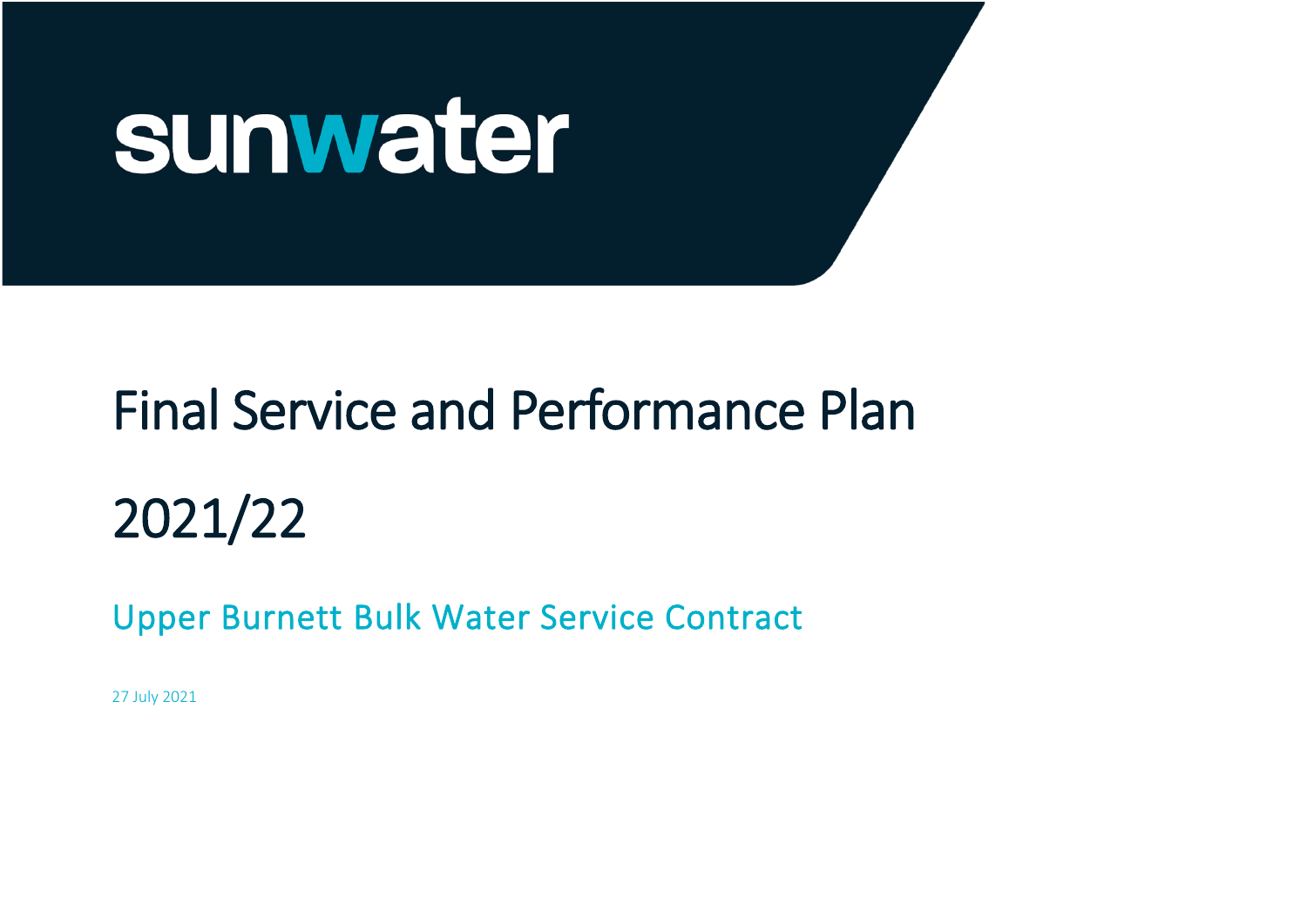# **Contents**

| Cost of delivering services-Annuity and non-annuity funded expenditure 9 |
|--------------------------------------------------------------------------|
|                                                                          |
|                                                                          |
| Appendix 2-Operating and annuity-funded costs by expense type 13         |
| Appendix 3—Comparison of forecast and actual annuity-funded projects     |
| Appendix 4-Annuity-funded projects for 2020/21 to 2025/26  16            |

# <span id="page-1-0"></span>At a glance

l,

j

l,

### Our performance in 2019/20

Operating costs: \$1.11 million (1.1% less than forecast)

Preventative maintenance costs were higher than forecast due to an increase in compliance-based costs. This increase was offset by lower than budgeted operations and corrective maintenance costs.

#### Annuity-funded costs: B \$0.68 million (21.8% less than forecast)

Key drivers of cost variance:

- works to reinstate the downstream rock mattresses and rip rap, and conduct a bathymetric survey, were deferred as the tailwater levels were too high
- the geotechnical investigation of the saddle dam was deferred, following the identification of data gaps during the 20-year dam safety review
- the scheme's contingency amount was not used.

Service targets: Met

 Total water deliveries: 24,239 ML (C) Water delivered to irrigators: 23,198 ML

## Outlook for 2021/22



Forecast operating costs: \$1.35 million

Significant areas of expenditure: Key projects planned:

- insurance (\$0.21 million) • operations (\$0.83 million)
- preventative maintenance (\$0.21 million).



No exceptions

Õ

- a comprehensive inspection of Wuruma Dam (\$0.11 million)
- a comprehensive risk assessment of Wuruma Dam (\$0.19 million)
- a 20-year dam safety review of Wuruma Dam (\$0.67 million).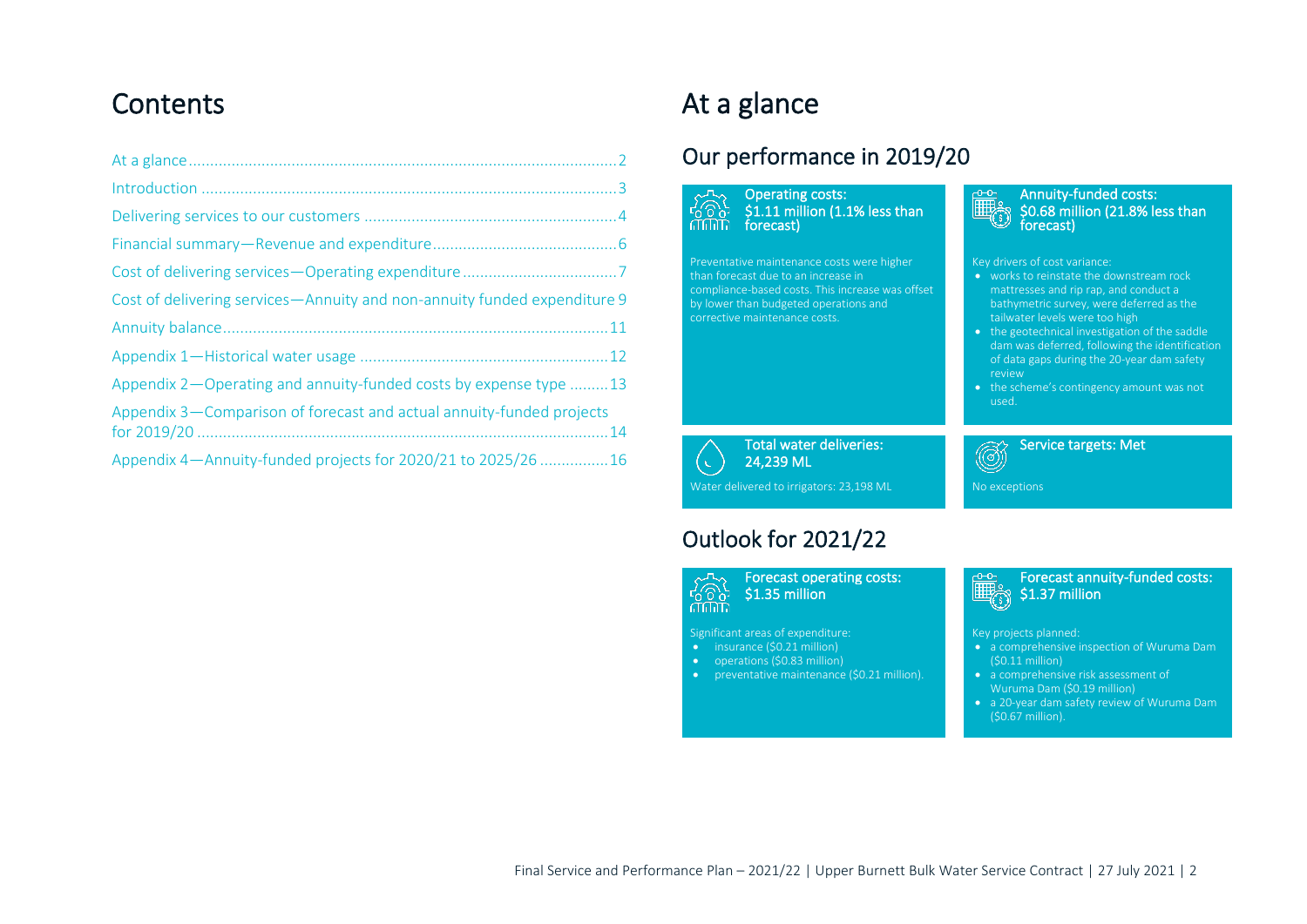# <span id="page-2-0"></span>Introduction

This Service and Performance Plan (S&PP) details a range of proposed scheme activities and projects, and presents a breakdown of anticipated costs for review. It also compares Sunwater's actual costs for 2019/20 with our previous forecasts for this scheme.

The purpose of this year's S&PP for the Upper Burnett Bulk Water Service Contract is to:

- present to customers Sunwater's projected costs<sup>1</sup> for the upcoming five-year period, i.e. 2021/22 to 2025/26
- consult with our customers on forecast operating and annuity-funded costs for 2021/22 and the forward program of works
- examine Sunwater's performance in 2019/20 against previous forecasts and service targets.

Our focus during 2021/22 will be delivering water to customers within agreed service standards, ensuring assets are maintained and ensuring works are completed in a safe, timely and efficient manner.

In addition to this S&PP, Sunwater has published an information sheet which explains the types of costs we incur in delivering water to our customers and how those costs are allocated to service contracts. The information sheet is available at:

[www.sunwater.com.au/customer/products-and-services/service-and](https://www.sunwater.com.au/customer/products-and-services/service-and-performance-plans/)[performance-plans/](https://www.sunwater.com.au/customer/products-and-services/service-and-performance-plans/)

Input from customers is a valuable part of Sunwater's planning process and ensures that we invest in areas which support the services we provide to customers[. Figure 1](#page-2-1) outlines how Sunwater and customers work together in relation to S&PPs.

#### <span id="page-2-1"></span>*Figure 1: Customer consultation and S&PPs*



We welcome and encourage your feedback on this S&PP. To have your say and shape future S&PPs, please contact us via email or post:

Email: [sppfeedback@sunwater.com.au](mailto:sppfeedback@sunwater.com.au)

Post: S&PP Feedback PO Box 15536 City East Qld 4002

<sup>&</sup>lt;sup>1</sup> All financial figures reported in this document are in nominal dollars, i.e. dollars of the day. Figures may not sum due to rounding.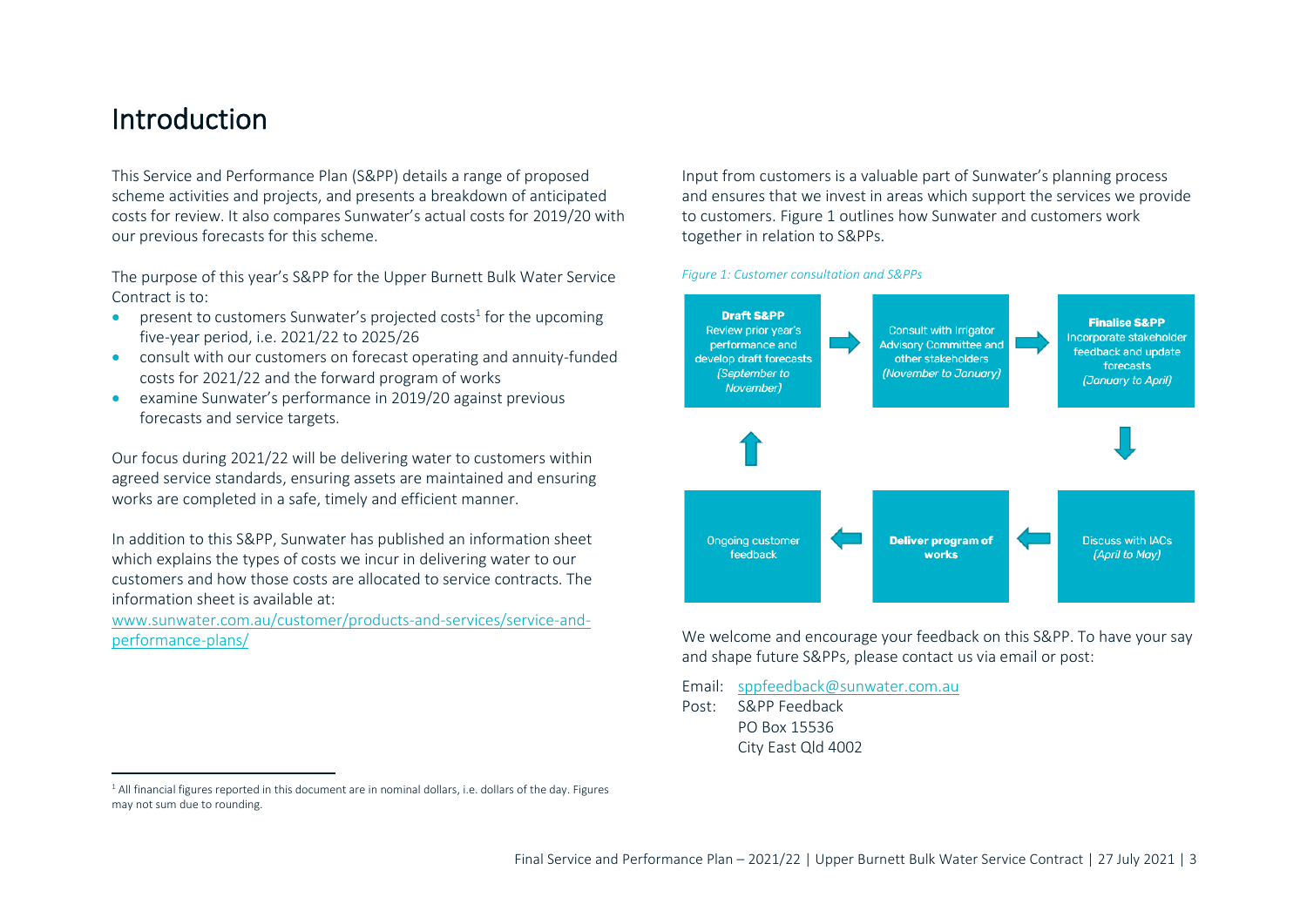# <span id="page-3-0"></span>Delivering services to our customers

At Sunwater we are committed to working collaboratively with our customers to deliver value and fit-for-purpose water solutions.

### Our customers

The majority of the 148 customers in this scheme are irrigators of citrus, small crops, pastures and fodder crops. Water is also supplied to the towns of Eidsvold, Mundubbera and Gayndah.

The water allocations for each customer segment are included in [Table 1,](#page-3-1) together with water deliveries in 2019/20. Historical total water usage is available in [Appendix 1.](#page-11-0)

#### <span id="page-3-1"></span>*Table 1: Water allocations and usage data<sup>1</sup>*

| <b>Customer segment</b> | Total water<br>allocations<br>(ML) | <b>High priority</b><br>water<br>allocations<br>(ML) | <b>Medium</b><br>priority water<br>allocations<br>(ML) | <b>Total water</b><br>deliveries<br>2019/20<br>(ML) |
|-------------------------|------------------------------------|------------------------------------------------------|--------------------------------------------------------|-----------------------------------------------------|
| Irrigation              | 27,041                             | $\Omega$                                             | 27,041                                                 | 23,198                                              |
| Industrial              | 119                                | $\Omega$                                             | 119                                                    | 61                                                  |
| Urban                   | 1530                               | 1370                                                 | 160                                                    | 979                                                 |
| Sunwater                | 10                                 | 10                                                   | $\Omega$                                               |                                                     |
| Total                   | 28,700                             | 1380                                                 | 27,320                                                 | 24,239                                              |

1. Excludes Burnett Water Pty Ltd (BWPL) (Kirar Weir).

### Irrigation charges

The 2021/22 charges and cost per megalitre are shown in [Table 2.](#page-3-2)

#### <span id="page-3-2"></span>*Table 2: Irrigation charges for 2021/22<sup>1</sup>*

| <b>Tariff group</b>  | <b>Product</b>             | 2021/22<br>(S/ML) <sup>2</sup> | <b>QCA cost-</b><br>reflective<br>(S/ML) <sup>3</sup> |
|----------------------|----------------------------|--------------------------------|-------------------------------------------------------|
| Regulated section of | Allocation Charge - Part A | 28.59                          | 44.27                                                 |
| Nogo/Burnett River   | Allocation Water - Part B  | 3.54                           | 4.69                                                  |
|                      | Allocation Charge - Part A | 27.19                          | 44.27                                                 |
| John Goleby Weir     | Allocation Water - Part B  | 3.54                           | 4.69                                                  |

1. Excludes BWPL charges (Kirar Weir).

2. Includes the Queensland Government's 15 per cent discount for irrigation customers. Refer to [www.rdmw.qld.gov.au](http://www.rdmw.qld.gov.au/) for more information.

3. Is the cost-reflective price determined by the Queensland Competition Authority (QCA) in its 2020–2024 irrigation price investigation. Costs reflect lower bound cost recovery, i.e. recovery of future replacement and ongoing maintenance and operations. Charges do not allow for any returns on existing assets.

For more information on Sunwater's fees and charges, refer to: [www.sunwater.com.au/customer/fees-and-charges/](https://www.sunwater.com.au/customer/fees-and-charges/)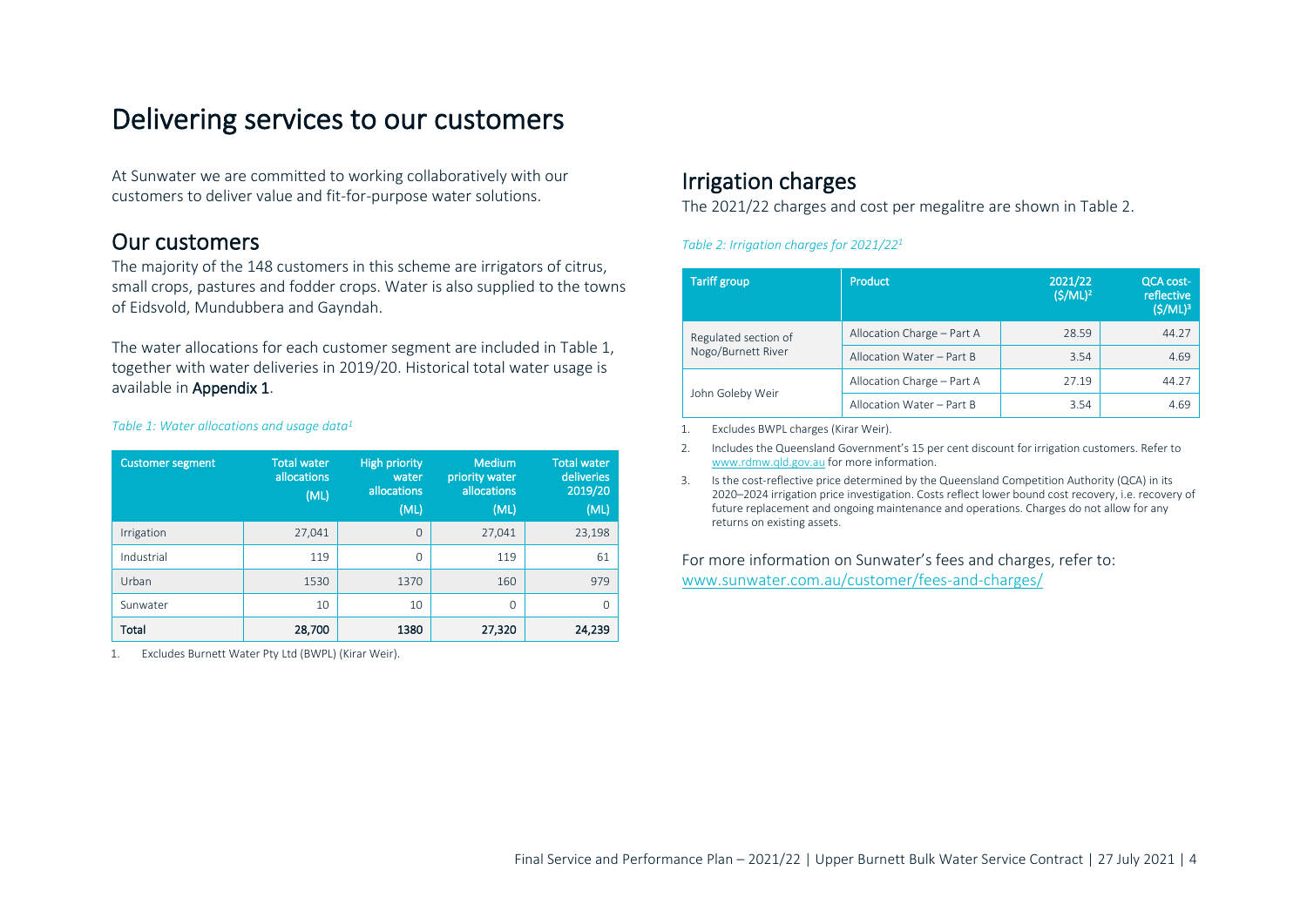### Service targets

Sunwater and customers have agreed Water Supply Arrangements and Service Targets for the Upper Burnett Bulk Water Service Contract. [Table 3](#page-4-0) below sets out our recent performance against selected service targets for this scheme.

#### <span id="page-4-0"></span>*Table 3: Scheme service targets and performance*

| Service target                         |                                                                                           | <b>Target</b> | <b>Number of exceptions</b> |          |         |  |  |  |
|----------------------------------------|-------------------------------------------------------------------------------------------|---------------|-----------------------------|----------|---------|--|--|--|
|                                        |                                                                                           |               | 2017/18                     | 2018/19  | 2019/20 |  |  |  |
| Planned                                | For shutdowns planned to<br>exceed 2 weeks                                                | 8 weeks       | $\Omega$                    | $\Omega$ | 0       |  |  |  |
| $shutdowns -$<br>notification          | For shutdowns planned to<br>exceed 3 days                                                 | 2 weeks       | $\Omega$                    | $\Omega$ | O       |  |  |  |
|                                        | For shutdowns planned to<br>be less than 3 days                                           | 5 days        | 0                           | $\Omega$ | O       |  |  |  |
| Unplanned<br>$shutdowns -$<br>duration | Unplanned shutdowns will<br>be fixed so that at least<br>partial supply can be<br>resumed | 48 hours      | $\Omega$                    | $\cap$   | O       |  |  |  |
| Maximum<br>number of<br>interruptions  | Planned or unplanned<br>interruptions per water<br>year                                   | 6             | O                           | n        | 0       |  |  |  |

In addition, Sunwater has company-wide customer interactions service targets. Our performance in 2019/20 against these service targets is shown in [Table 4.](#page-4-1)

#### <span id="page-4-1"></span>*Table 4: Customer interactions service targets and performance*

| Service target                                                                    | <b>Target</b> | 2019/20 |
|-----------------------------------------------------------------------------------|---------------|---------|
| Telephone answering <sup>1</sup>                                                  | 80.00%        | 94.87%  |
| Requests actioned within Service Level Agreement (SLA)<br>timeframes <sup>2</sup> | $> 95.00\%$   | 95.46%  |

1. This target measures the percentage of 13 15 89 calls that are answered within 60 seconds. The 2019/20 result reflects the average monthly performance over the November 2019 to June 2020 period.

2. This target measures the percentage of email or workflow requests (such as property transfers and temporary transfers) to the Customer Support email address that are completed within the agreed SLAs. The SLA timeframes range between two and 10 business days, depending on the request. The 2019/20 result covers the October 2019 to June 2020 period.

### Key infrastructure

[Table 5](#page-4-2) lists the key infrastructure used to deliver bulk water services to our customers in the Upper Burnett Bulk Water Service Contract. It excludes infrastructure owned and operated by BWPL, such as Kirar Weir.

#### <span id="page-4-2"></span>*Table 5: Key infrastructure*

| Asset               | <b>Description</b>                                                                                                                                                     | <b>Total storage</b><br>capacity (ML) |
|---------------------|------------------------------------------------------------------------------------------------------------------------------------------------------------------------|---------------------------------------|
| Wuruma Dam          | Mass concrete gravity wall with central spillway. Includes<br>a saddle dam. Classified as a referable dam under the<br>Water Supply (Safety and Reliability) Act 2008. | 165,400                               |
| Claude Wharton Weir | Mass concrete structure fitted with a fishlock.                                                                                                                        | 12,800                                |
| Jones Weir          | Mass concrete with an ogee crest.                                                                                                                                      | 3720                                  |
| John Goleby Weir    | Steel sheet piling cascade.                                                                                                                                            | 1690                                  |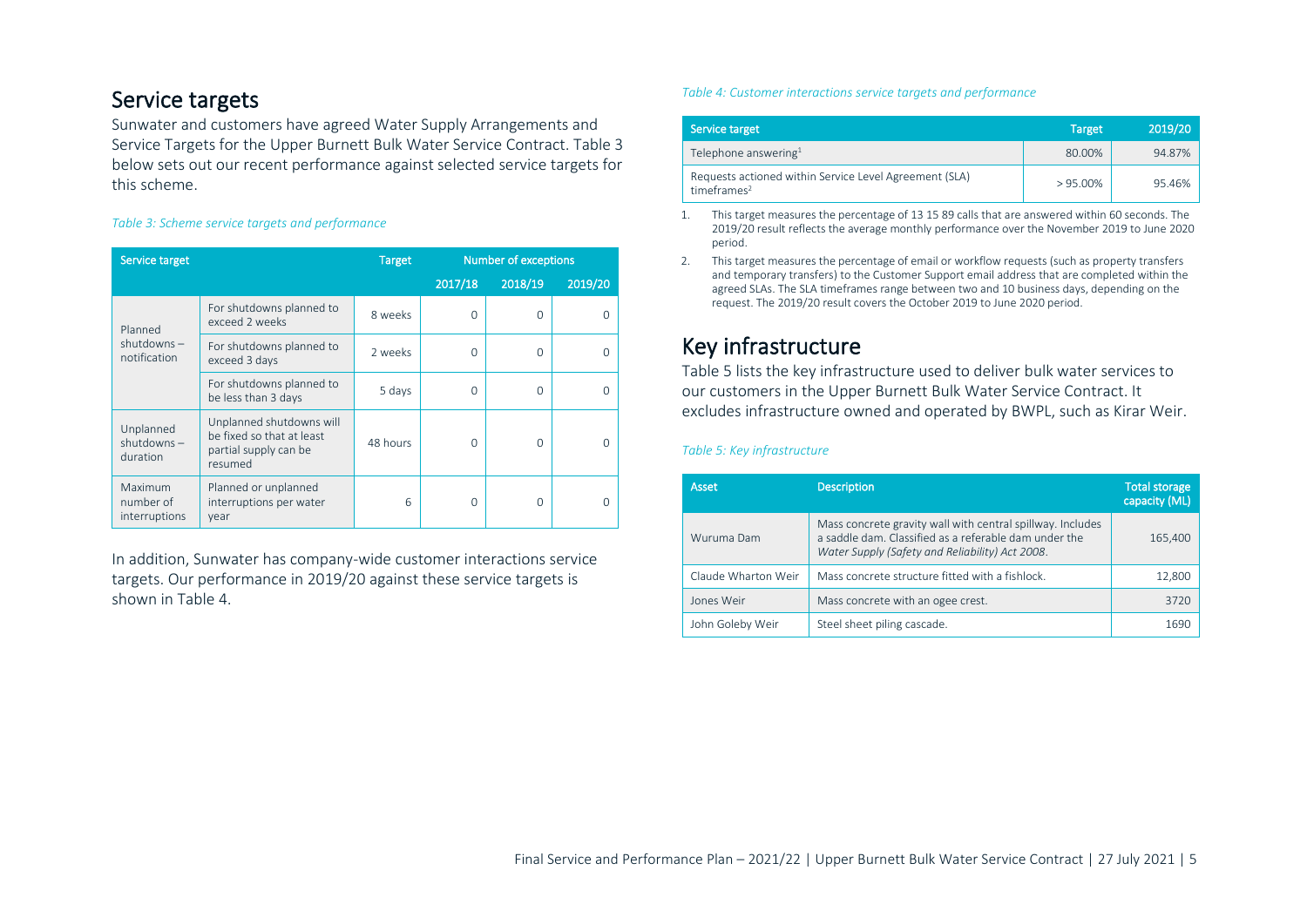# <span id="page-5-0"></span>Financial summary—Revenue and expenditure

A high-level summary of the budgeted financial performance of the Upper Burnett Bulk Water Service Contract is presented in [Table 6.](#page-5-1)

The revenue Sunwater receives from urban and industrial customers is agreed by term contract. The revenue we receive from irrigation customers is determined by the Queensland Government, based on recommendations made by the QCA as part of its review of irrigation prices.

Sunwater anticipates an increase in revenue for the Upper Burnett Bulk Water Service Contract in 2021/22.

In 2021/22, Sunwater expects to spend \$473 million across all parts of our business, i.e. regulated and non-regulated. A breakdown of the forecast total cost pool at the direct and non-direct cost level is shown i[n Figure 2,](#page-5-2) together with the percentage of these costs allocated to the Upper Burnett Bulk Water Service Contract. Detail on the planned spend for this scheme is outlined on subsequent pages of this S&PP.

<span id="page-5-2"></span>*Figure 2: Total Sunwater cost pools and allocation to scheme—2021/22 forecast (\$M)*



- Local area support costs (Scheme =  $1\%$ )
- Corporate support costs (Scheme = 1.2%)
- Indirect costs (Scheme = 2.4%)
- Direct costs (Scheme = 0.7%)

#### <span id="page-5-1"></span>*Table 6: Service contract financial summary*

| <b>Upper Burnett Bulk</b><br><b>Water Service Contract</b> | 2017/18<br><b>Actual</b><br>\$'000 | 2018/19<br><b>Actual</b><br>\$'000 | 2019/20<br>Actual<br>\$'000 | 2020/21<br>Forecast<br>\$'000 | 2021/22<br>Forecast<br>\$'000 |
|------------------------------------------------------------|------------------------------------|------------------------------------|-----------------------------|-------------------------------|-------------------------------|
| Revenue                                                    |                                    |                                    |                             |                               |                               |
| Irrigation                                                 | 835.9                              | 858.8                              | 919.7                       | 886.7                         | 1056.6                        |
| <b>Community Service</b><br>Obligation                     |                                    |                                    |                             |                               |                               |
| Industrial <sup>1</sup>                                    | 25.1                               | 25.6                               | 26.0                        | 25.9                          | 26.8                          |
| Urban <sup>1</sup>                                         | 635.9                              | 602.8                              | 591.9                       | 655.8                         | 678.0                         |
| Revenue transfers                                          |                                    | ٠                                  |                             | $\overline{\phantom{m}}$      |                               |
| Drainage                                                   |                                    |                                    |                             | $\overline{a}$                |                               |
| Other                                                      | 8.5                                | 13.7                               | 5.9                         | 1.0                           | 1.0                           |
| Revenue total                                              | 1505.5                             | 1500.9                             | 1543.5                      | 1569.4                        | 1762.4                        |
| Less - Operating<br>expenditure                            | 976.3                              | 1004.3                             | 1110.8                      | 1209.3                        | 1378.1                        |
| Less                                                       |                                    |                                    |                             |                               |                               |
| Annuity-funded                                             | 776.6                              | 431.5                              | 683.0                       | 774.3                         | 1365.9                        |
| Non-annuity funded <sup>2</sup>                            | 7.6                                | 2.8                                | 7.5                         | $\overline{\phantom{0}}$      | 1036.8                        |
| Surplus (deficit)                                          | (255.1)                            | 62.2                               | (257.8)                     | (414.2)                       | (2018.4)                      |

1. Forecast revenues for industrial and urban customers are based on current contractual arrangements.

2. This is expenditure which has not been funded by irrigation customers. An example of this in the Upper Burnett Bulk Water Service Contract is the Dam Improvement Program and recreational facility projects from 2020/21.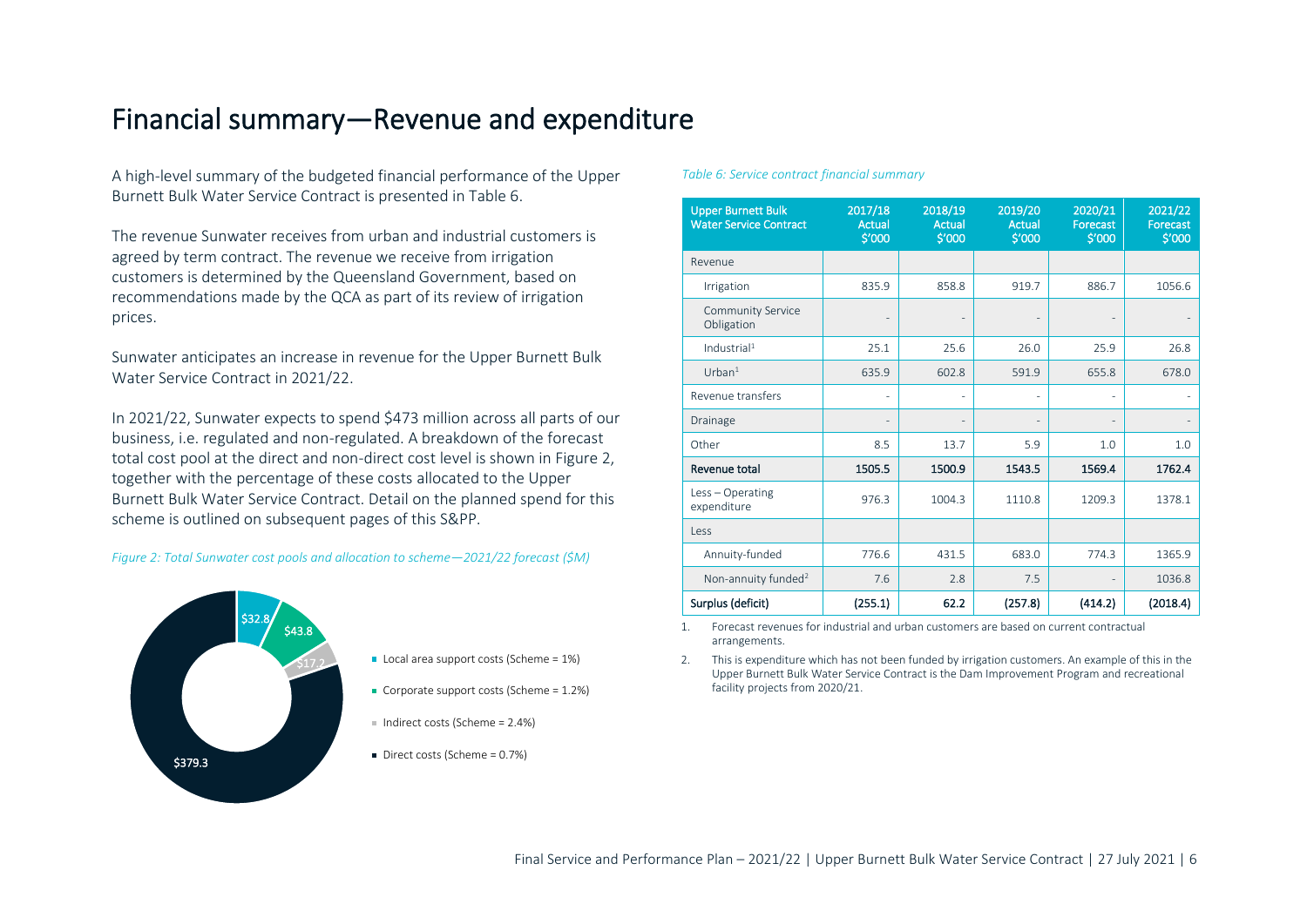# <span id="page-6-0"></span>Cost of delivering services—Operating expenditure

Operating expenditure includes funds for: operations activities, i.e. operations, electricity and insurance; preventative maintenance; and corrective maintenance.

[Table 7](#page-6-1) sets out actual and forecast operating expenditure for the Upper Burnett Bulk Water Service Contract. For a more detailed breakdown by cost category, refer t[o Appendix 2.](#page-12-0)

### Our performance in 2019/20

In 2019/20, operating costs were in line with our previous forecast. 2 Higher preventative maintenance costs can be attributed to an increase in compliance-based costs, particularly in relation to cranage and fishway operations. However, this increase was offset by a reduction in operations and corrective maintenance spend.

| Upper Burnett Bulk Water<br><b>Service Contract</b>          | 2017/18                             | 2018/19                             | 2019/20                                  |                              |                    | 2020/21<br>2021/22                    |                                                    |                                | 2022/23                                     | 2023/24                        | 2024/25                         | 2025/26                               |                                       |
|--------------------------------------------------------------|-------------------------------------|-------------------------------------|------------------------------------------|------------------------------|--------------------|---------------------------------------|----------------------------------------------------|--------------------------------|---------------------------------------------|--------------------------------|---------------------------------|---------------------------------------|---------------------------------------|
|                                                              | Sunwater<br><b>Actual</b><br>\$'000 | <b>Sunwater</b><br>Actual<br>\$′000 | Sunwater<br>Forecast<br>$\frac{1}{2}000$ | Sunwater<br>Actual<br>\$′000 | Variance<br>\$′000 | <b>Sunwater</b><br>Forecast<br>\$′000 | <b>QCA</b><br><b>Target</b><br>\$′000 <sup>2</sup> | Sunwater<br>Forecast<br>\$′000 | QCA<br><b>Target</b><br>\$′000 <sup>2</sup> | Sunwater<br>Forecast<br>\$′000 | Sunwater,<br>Forecast<br>\$′000 | <b>Sunwater</b><br>Forecast<br>\$′000 | <b>Sunwater</b><br>Forecast<br>\$′000 |
| Operations                                                   | 725.7                               | 786.6                               | 846.2                                    | 823.7                        | (22.5)             | 956.4                                 | 813.9                                              | 1053.3                         | 831.2                                       | 1054.5                         | 1083.9                          | 1111.9                                | 1135.4                                |
| Electricity                                                  | 6.4                                 | 5.9                                 | 5.4                                      | 7.9                          | 2.5                | 5.2                                   | 5.7                                                | 14.0                           | 5.8                                         | 14.3                           | 14.6                            | 14.9                                  | 15.2                                  |
| Insurance                                                    | 99.8                                | 106.4                               | 114.8                                    | 117.8                        | 3.0                | 159.3                                 | 134.0                                              | 209.1                          | 136.7                                       | 213.3                          | 217.6                           | 221.9                                 | 226.4                                 |
| Operations                                                   | 619.5                               | 674.3                               | 726.0                                    | 698.0                        | (28.0)             | 791.9                                 | 674.1                                              | 830.1                          | 688.7                                       | 826.9                          | 851.8                           | 875.2                                 | 893.9                                 |
| Preventative maintenance                                     | 202.2                               | 176.7                               | 174.3                                    | 246.3                        | 72.1               | 146.0                                 | 138.5                                              | 212.2                          | 141.6                                       | 211.6                          | 218.4                           | 224.3                                 | 229.6                                 |
| Corrective maintenance                                       | 48.4                                | 41.1                                | 102.3                                    | 40.8                         | (61.5)             | 80.9                                  | 43.4                                               | 83.9                           | 44.3                                        | 84.1                           | 86.6                            | 88.7                                  | 90.7                                  |
| Operating costs total                                        | 976.3                               | 1004.3                              | 1122.8                                   | 1110.8                       | (12.0)             | 1183.3                                | 995.7                                              | 1349.3                         | 1017.0                                      | 1350.2                         | 1388.9                          | 1425.0                                | 1455.7                                |
| Recreational facility costs <sup>3</sup>                     |                                     |                                     |                                          |                              |                    | 26.1                                  |                                                    | 28.8                           |                                             | 28.7                           | 29.6                            | 30.4                                  | 31.1                                  |
| Operating costs total (incl.<br>recreational facility costs) | 976.3                               | 1004.3                              | 1122.8                                   | 1110.8                       | (12.0)             | 1209.3                                |                                                    | 1378.1                         |                                             | 1378.9                         | 1418.5                          | 1455.4                                | 1486.7                                |

#### <span id="page-6-1"></span>*Table 7: Operating expenditure<sup>1</sup>*

1. Sunwater's 2022/23 to 2025/26 budget figures are draft as at the time of consultation. These figures will not be locked down until late in the financial year prior.

2. Reflects the QCA's 2020–2024 irrigation price investigation final recommendations. Excludes recreational facility costs.

3. From 1 July 2020, irrigation customers no longer contribute towards the cost of operating and maintaining recreational facilities. Forecast costs have been separately identified for transparency.

<sup>&</sup>lt;sup>2</sup> See the 2019/20 Network Service Plan a[t www.sunwater.com.au/schemes/Upper-Burnett/](https://www.sunwater.com.au/schemes/Upper-Burnett/)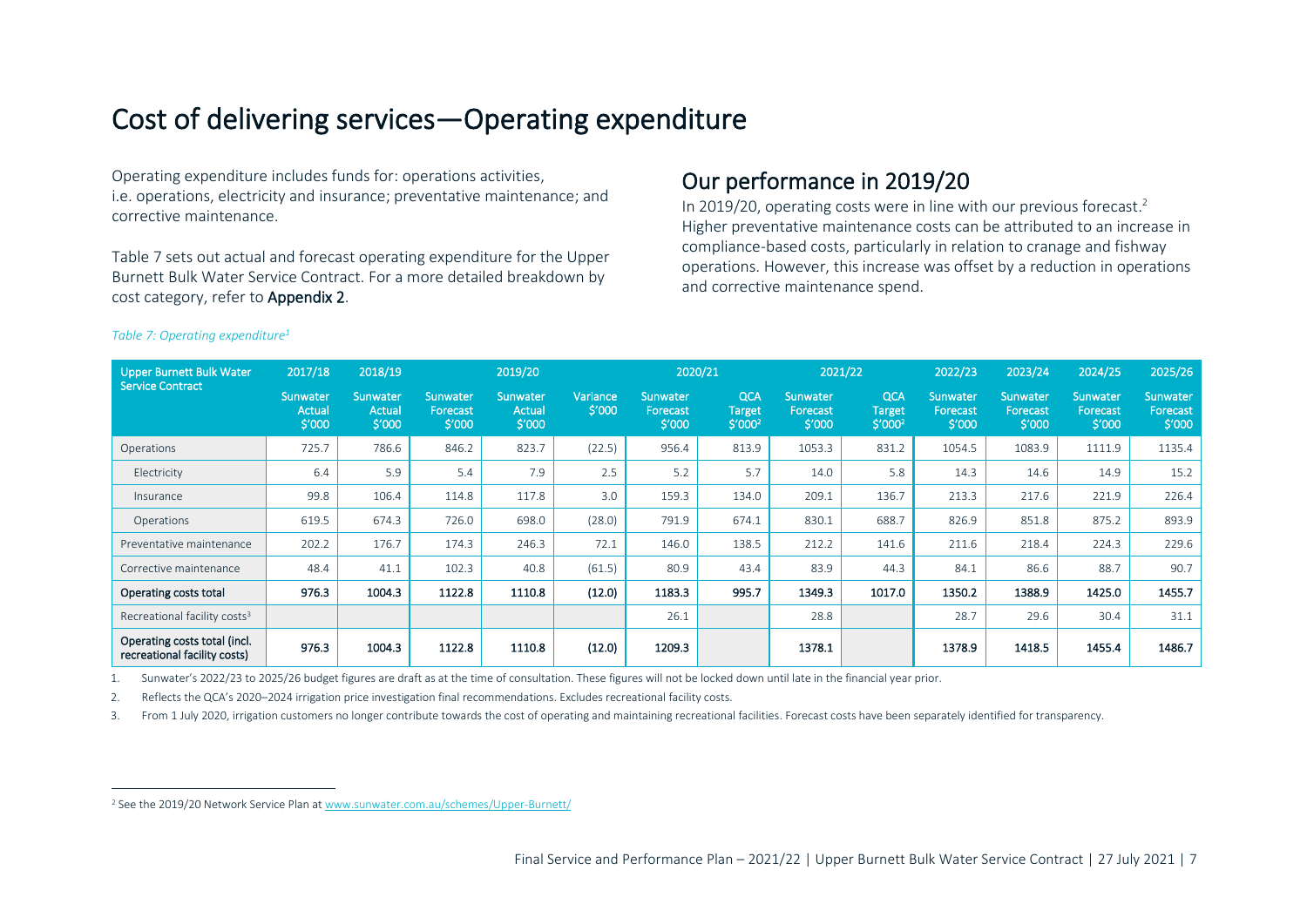### Outlook for 2021/22 **Operations**

Upper Burnett Bulk Water Service Contract's total operations budget in 2021/22 is 26.7 per cent above the QCA's recommended cost target. This variance is driven by higher insurance (see below), labour and non-direct costs.

#### Insurance

Insurance is one of Sunwater's largest expenditure items. These costs have increased significantly in recent years due to multiple flood events in Queensland and global insurable events impacting premiums. Although Sunwater is subject to market forces in the pricing of insurance premiums, we have also been actively managing insurance premium costs by reviewing coverage levels and policy specifications (including deductibles) to ensure that our insurance coverage is appropriate and reflective of the risks faced by our business.

In 2020/21, Sunwater experienced a significant price increase in insurance premiums. Our insurance broker has indicated this is the beginning of an upward trend in premiums due to, among other factors, the number and size of natural disasters that have occurred in Australia over the past 12 months. Insurance premiums in 2021/22 are therefore expected to be higher than the QCA's recommended allowance and historical costs.

### Preventative maintenance

The forecast preventative maintenance costs for the Upper Burnett Bulk Water Service Contract are 49.9 per cent above the QCA's recommended cost target. This is because of an increased frequency for statutory inspections of cranes.

### Corrective maintenance

In 2021/22, Sunwater anticipates spending \$83.9k on corrective maintenance in the Upper Burnett Bulk Water Service Contract. While this is 89.4 per cent above the QCA's recommended cost target, it is aligned to historical forecasts. Corrective works on the Claude Wharton fishway contribute to a large portion of this spend.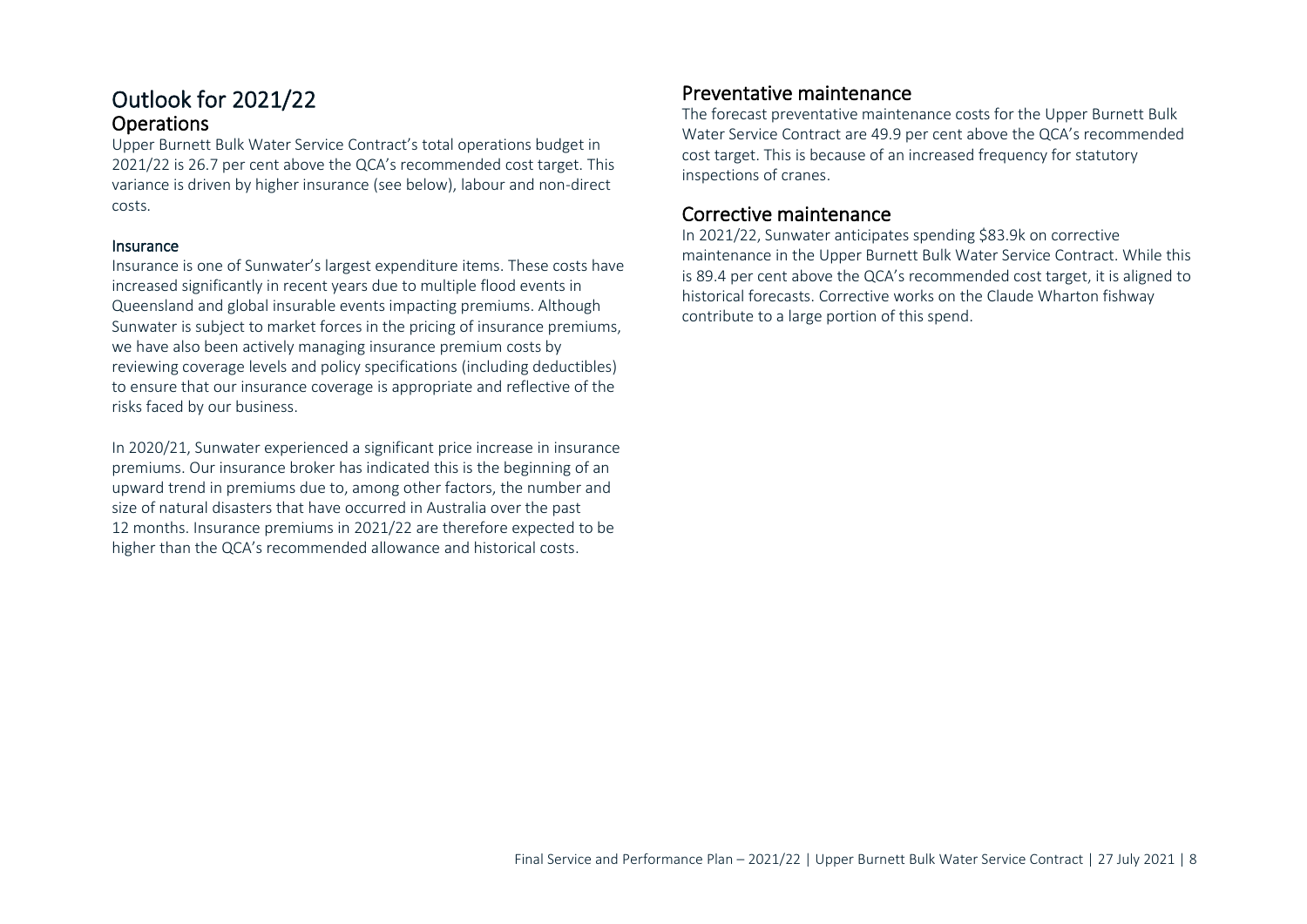# <span id="page-8-0"></span>Cost of delivering services—Annuity and non-annuity funded expenditure

Annuity expenditure include funds for preventative and corrective maintenance, as well as large, one-off operations activities. The preventative maintenance activities monitor the asset condition and inform the corrective maintenance program when an asset needs to be refurbished or replaced. Non-annuity funded expenditure largely relates to Sunwater's Dam Improvement Program and recreational facility costs.

[Table 8](#page-8-1) outlines our annuity and non-annuity funded expenditure. A comparison of forecast and actual annuity-funded projects for 2019/20 is provided i[n Appendix 3,](#page-13-0) with details of the major annuity-funded projects planned for the 2020/21 to 2025/26 period set out in [Appendix 4.](#page-15-0)

| <b>Upper Burnett Bulk Water</b><br><b>Service Contract</b> | 2017/18                              | 2018/19                              | 2019/20                        |                              |                    |                                | 2020/21<br>2021/22                                 |                                |                                                    | 2022/23                        |                                 | 2024/25                        | 2025/26                        |
|------------------------------------------------------------|--------------------------------------|--------------------------------------|--------------------------------|------------------------------|--------------------|--------------------------------|----------------------------------------------------|--------------------------------|----------------------------------------------------|--------------------------------|---------------------------------|--------------------------------|--------------------------------|
|                                                            | Sunwater<br><b>Actual</b><br>\$′000³ | <b>Sunwater</b><br>Actual<br>\$′000³ | Sunwater<br>Forecast<br>\$′000 | Sunwater<br>Actual<br>\$′000 | Variance<br>\$′000 | Sunwater<br>Forecast<br>\$′000 | <b>QCA</b><br><b>Target</b><br>\$′000 <sup>4</sup> | Sunwater<br>Forecast<br>\$′000 | <b>QCA</b><br><b>Target</b><br>\$′000 <sup>4</sup> | Sunwater<br>Forecast<br>\$′000 | Sunwater,<br>Forecast<br>\$′000 | Sunwater<br>Forecast<br>\$′000 | Sunwater<br>Forecast<br>\$′000 |
| Annuity-funded                                             |                                      |                                      |                                |                              |                    |                                |                                                    |                                |                                                    |                                |                                 |                                |                                |
| Operations                                                 | 5.6                                  |                                      |                                |                              |                    |                                |                                                    |                                |                                                    |                                |                                 | 106.6                          |                                |
| Preventative maintenance                                   |                                      |                                      |                                |                              |                    |                                |                                                    |                                |                                                    |                                |                                 |                                |                                |
| Planned corrective<br>maintenance                          | 771.0                                | 431.5                                | 873.7                          | 683.0                        | (190.7)            | 774.3                          | 771.2                                              | 1365.9                         | 594.3                                              | 277.8                          | 204.1                           | 201.6                          | 295.3                          |
| Unplanned corrective<br>maintenance                        |                                      |                                      |                                |                              |                    |                                |                                                    |                                |                                                    |                                |                                 |                                |                                |
| Annuity-funded total                                       | 776.6                                | 431.5                                | 873.7                          | 683.0                        | (190.7)            | 774.3                          | 771.2                                              | 1365.9                         | 594.3                                              | 277.8                          | 204.1                           | 308.1                          | 295.3                          |
| Non-annuity funded                                         |                                      |                                      |                                |                              |                    |                                |                                                    |                                |                                                    |                                |                                 |                                |                                |
| Dam Improvement Program                                    |                                      |                                      |                                |                              |                    | $\overline{\phantom{a}}$       |                                                    | 1000.7                         |                                                    |                                |                                 | $\overline{\phantom{a}}$       |                                |
| Recreational facility projects                             |                                      |                                      |                                |                              |                    |                                |                                                    | 36.2                           |                                                    | 270.5                          | 558.5                           | 162.9                          | 91.9                           |
| Metered offtakes and<br>dividend reinvestment              | 7.6                                  | 2.8                                  |                                | 7.5                          | 7.5                | $\overline{\phantom{a}}$       |                                                    |                                |                                                    |                                |                                 |                                |                                |

Non-annuity total | 7.6 | 2.8 | - | 7.5 | - | | 1036.8 | | 270.5 | 558.5 | 162.9 | 91.9

#### <span id="page-8-1"></span>*Table 8: Annuity and non-annuity funded expenditure1,2*

1. Sunwater's 2022/23 to 2025/26 budget figures are draft as at the time of consultation. These figures will not be locked down until late in the financial year prior.

2. Forecast annuity-funded costs from 2020/21 exclude recreational facility projects.

3. The annuity-funded spend for 2017/18 and 2018/19 reflects the QCA's 2020–2024 irrigation price investigation final recommendations, which included adjustments to Sunwater's actual costs.

4. Reflects the QCA's 2020–2024 irrigation price investigation final recommendations.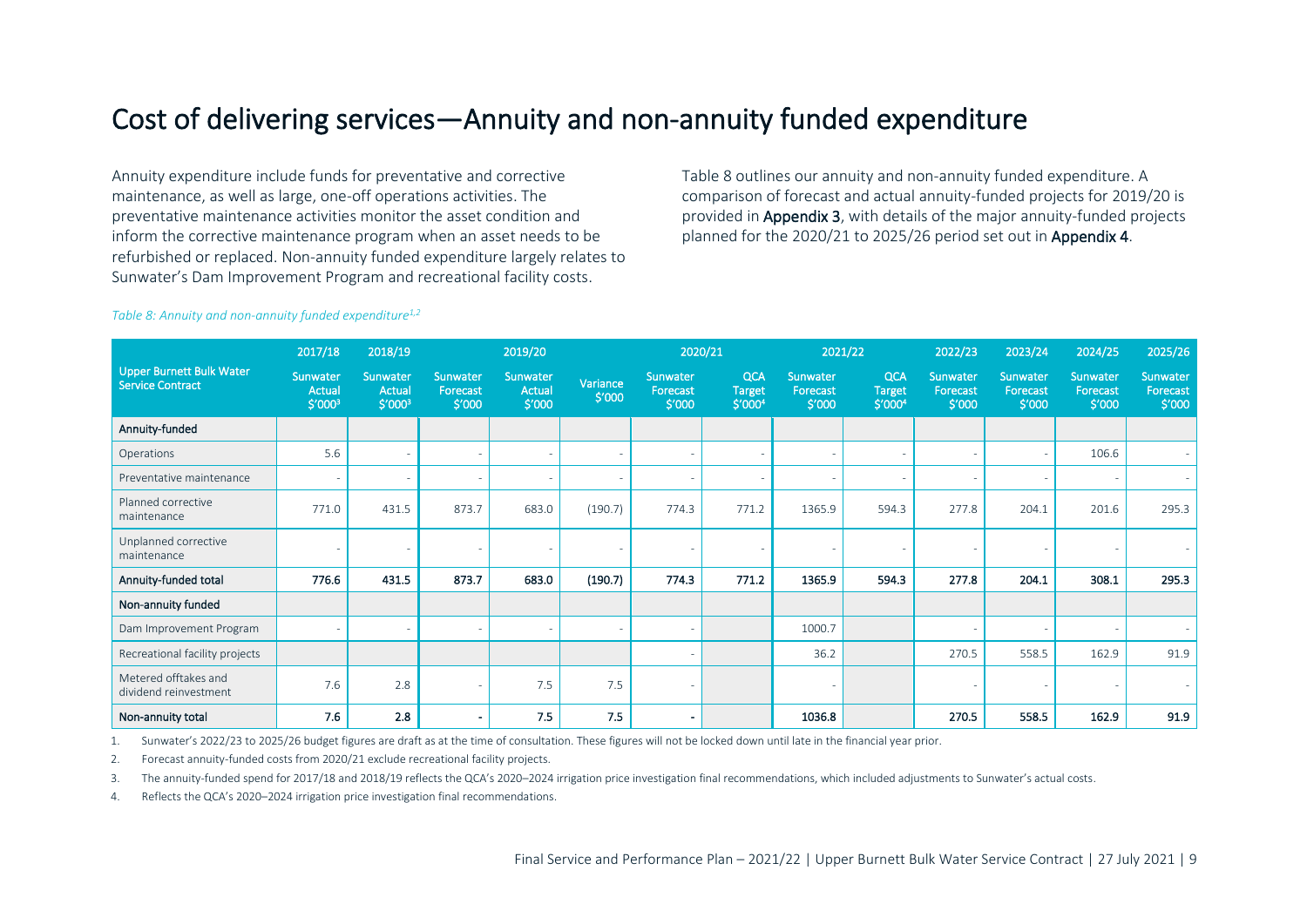### Asset management and planning improvements

In its final report for the 2020–2024 irrigation price investigation, the QCA identified several potential improvements to Sunwater's asset management and planning framework. It suggested Sunwater should:

- improve our predictive maintenance and asset condition reporting arrangements to better inform the timing of asset replacement
- review our cost estimation approach and ensure that asset values are based on modern equivalent replacement values where appropriate
- develop transparent guidelines for options analyses.<sup>3</sup>

Sunwater acknowledges there is room for improvement in our asset management system and is working on several initiatives to address these potential improvements, as outlined below.

#### Predictive maintenance and asset condition reporting

A focus during 2021/22 and beyond is to better leverage data to make more informed decisions and to ensure operations and maintenance activities are implemented safely, timely and efficiently.

To achieve this, Sunwater has invested in a new Enterprise Asset Management system (SAP). The new system and other IT infrastructure changes, such as a mobility solution that enables near real-time data to be loaded into the system and data automation initiatives, have presented a significant opportunity to transition to a data driven decision-making business.

In addition, Sunwater is improving predictive maintenance capability by monitoring asset performance data of critical assets. For example, the preventative maintenance program for pump stations is transitioning to usage-based intervals and energy and condition data is being analysed via remote dashboards. The asset data will provide a greater insight to asset performance, condition, and refurbishment and replacement planning.

### Cost estimation approach

A change to Sunwater's asset planning cycle in 2019 has improved the near-term cost estimation of annuity funded work. The change targets two years of fully cost-estimated work and has increased the visibility of the forward program.

Sunwater has also recently undertaken an asset valuation exercise to estimate the value of fully replacing high value assets including dams and pipelines using a bottom-up assessment of material line items. This data will inform the replacement values underpinning forecast annuity-funded costs.

### Options analyses

Sunwater is implementing improvements to our asset management system with a fit-for-purpose alignment to the ISO55001 asset management standard. Key to the alignment is the simplification of how maintenance work is identified and delivered.

Low value, low complexity work follows a standard work management methodology and is managed at a service contract level. High value, high complexity work is managed at an individual level and follows Sunwater's project, program and portfolio management framework (P3MF) and is subject to an options analysis.

Options analyses under P3MF examine a range of options and assess the shortlisted options against selected criteria, including financial, regulatory, social and environmental factors.

<sup>3</sup> See pages 58 to 60[, www.qca.org.au/wp-content/uploads/2020/02/irrigation-price-review-part-b](https://www.qca.org.au/wp-content/uploads/2020/02/irrigation-price-review-part-b-sunwater-final-report.pdf)[sunwater-final-report.pdf](https://www.qca.org.au/wp-content/uploads/2020/02/irrigation-price-review-part-b-sunwater-final-report.pdf)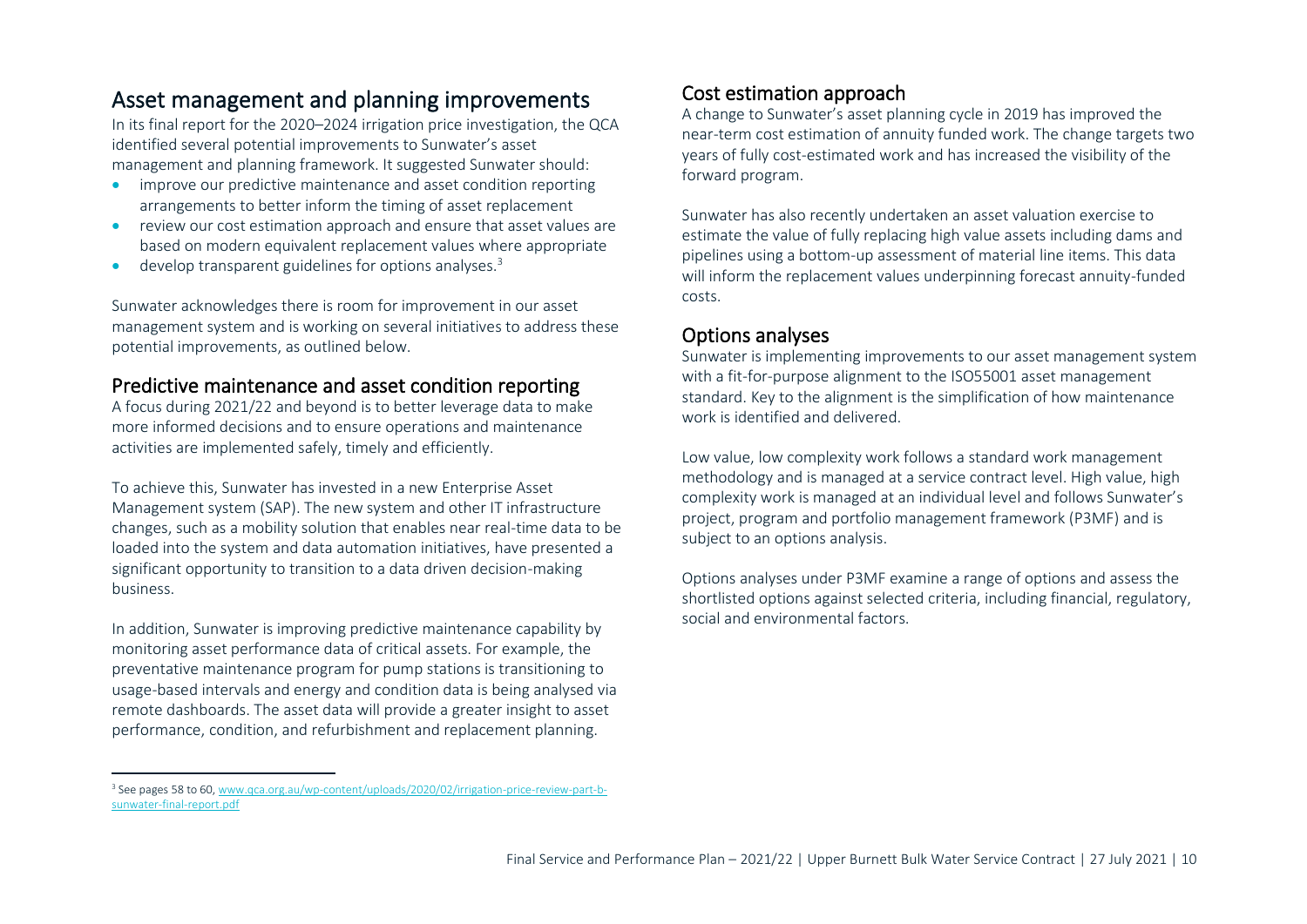# <span id="page-10-0"></span>Annuity balance

Annuities are managed by Sunwater on behalf of each service contract. They allow for customer charges to reflect a constant amount necessary to recoup the costs of refurbishment/replacement of the assets over a pre-determined period of time. The forecast annuity balances, and the impacts of budgeted spend, are shown in [Table 9](#page-10-1) below.

The QCA and Sunwater closing balances differ due to differences in the expenditure profile allowed by the QCA in its 2020–2024 final recommendations and actual expenditure incurred by Sunwater in 2019/20 and what we expect to spend thereafter.

| Upper Burnett Bulk Water Service Contract   | 2017/18<br>Actual<br>\$′000 | 2018/19<br>Actual<br>\$′000 | 2019/20<br>Actual<br>\$′000 | 2020/21<br>Forecast<br>\$′000 | 2021/22<br>Forecast<br>\$′000 | 2022/23<br>Forecast<br>$\frac{$'}{000}$ | 2023/24<br>Forecast<br>\$′000 | 2024/25<br>Forecast<br>\$′000 | 2025/26<br>Forecast<br>\$′000 |
|---------------------------------------------|-----------------------------|-----------------------------|-----------------------------|-------------------------------|-------------------------------|-----------------------------------------|-------------------------------|-------------------------------|-------------------------------|
| Opening balance <sup>1</sup>                | (1799.4)                    | (2519.3)                    | (2796.9)                    | (3488.1)                      | (3650.0)                      | (4398.0)                                | (4072.8)                      | (3652.6)                      | (3285.3)                      |
| Spend <sup>2</sup>                          | (776.6)                     | (431.5)                     | (683.0)                     | (774.3)                       | (1365.9)                      | (277.8)                                 | (204.1)                       | (308.1)                       | (295.3)                       |
| Insurance proceeds receipts (if applicable) |                             |                             |                             |                               |                               |                                         |                               |                               |                               |
| Prior year                                  |                             |                             |                             |                               |                               |                                         |                               |                               |                               |
| Current year                                |                             | 146.2                       |                             |                               |                               |                                         |                               |                               |                               |
| Annuity contribution <sup>3</sup>           | 191.6                       | 196.3                       | 201.3                       | 764.9                         | 777.5                         | 795.4                                   | 802.3                         | 835.1                         | 847.3                         |
| Interest/financing costs                    | (134.8)                     | (188.7)                     | (209.5)                     | (152.5)                       | (159.6)                       | (192.3)                                 | (178.1)                       | (159.7)                       | (143.6)                       |
| Sunwater - Closing balance                  | (2519.3)                    | (2796.9)                    | (3488.1)                    | (3650.0)                      | (4398.0)                      | (4072.8)                                | (3652.6)                      | (3285.3)                      | (2877.0)                      |
| QCA - Closing balance                       | (2519.3)                    | (2796.9)                    | (3486.5)                    | (3645.3)                      | (3621.4)                      | (3140.8)                                | (2750.5)                      |                               |                               |
| Difference                                  |                             |                             | (1.7)                       | (4.8)                         | (776.6)                       | (932.0)                                 | (902.1)                       |                               |                               |

#### <span id="page-10-1"></span>*Table 9: Annuity balance*

1. The opening balances for 2017/18, 2018/19 and 2019/20 reflect the QCA's 2020–2024 irrigation price investigation final recommendations.

2. The spend for 2017/18 and 2018/19 reflects the QCA's 2020–2024 irrigation price investigation final recommendations, which included adjustments to Sunwater's actual costs. The 2019/20 spend reflects Sunwater's actual costs. Thereafter, the spend is based on Sunwater's forecasts.

3. The annuity contribution is included in the prices paid by customers. It was set by the QCA from 2012/13 to 2016/17 and was rolled forward with the Consumer Price Index (CPI) for 2017/18, 2018/19 and 2019/20. From 2020/21 to 2023/24, the annuity contribution is based on the QCA's 2020–2024 irrigation price investigation final recommendations. Thereafter, it is based on Sunwater's projections.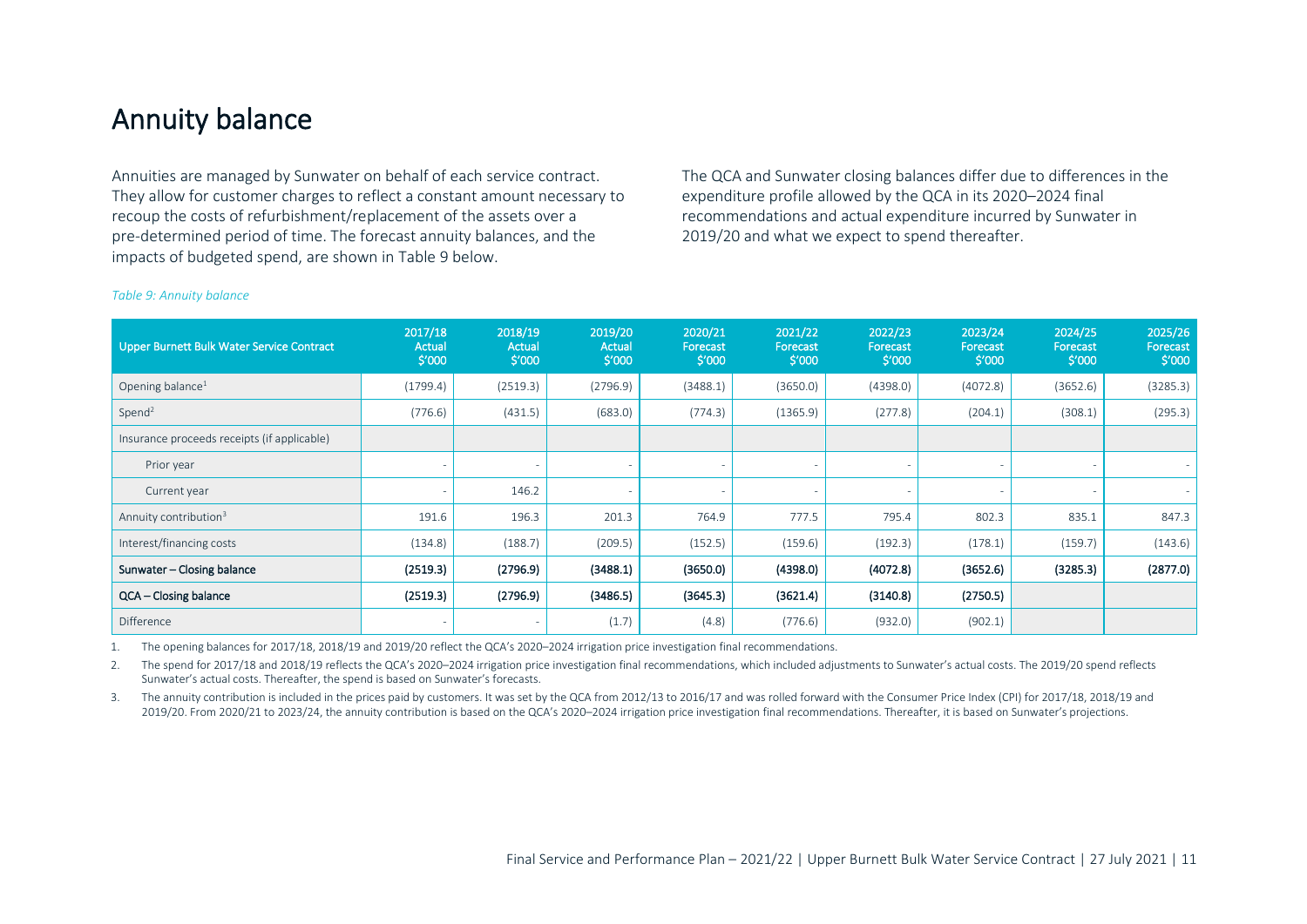# <span id="page-11-0"></span>Appendix 1—Historical water usage

The below table contains the scheme's recent water use, together with the 18-year average for the 2002/03 to 2019/20 period. It excludes water deliveries to BWPL.

| Year                       | Usage (ML) |
|----------------------------|------------|
| 2010/11                    | 3255       |
| 2011/12                    | 11,300     |
| 2012/13                    | 10,662     |
| 2013/14                    | 17,637     |
| 2014/15                    | 13,863     |
| 2015/16                    | 15,592     |
| 2016/17                    | 17,462     |
| 2017/18                    | 14,842     |
| 2018/19                    | 18,804     |
| 2019/20                    | 24,239     |
| 18-year historical average | 15,783     |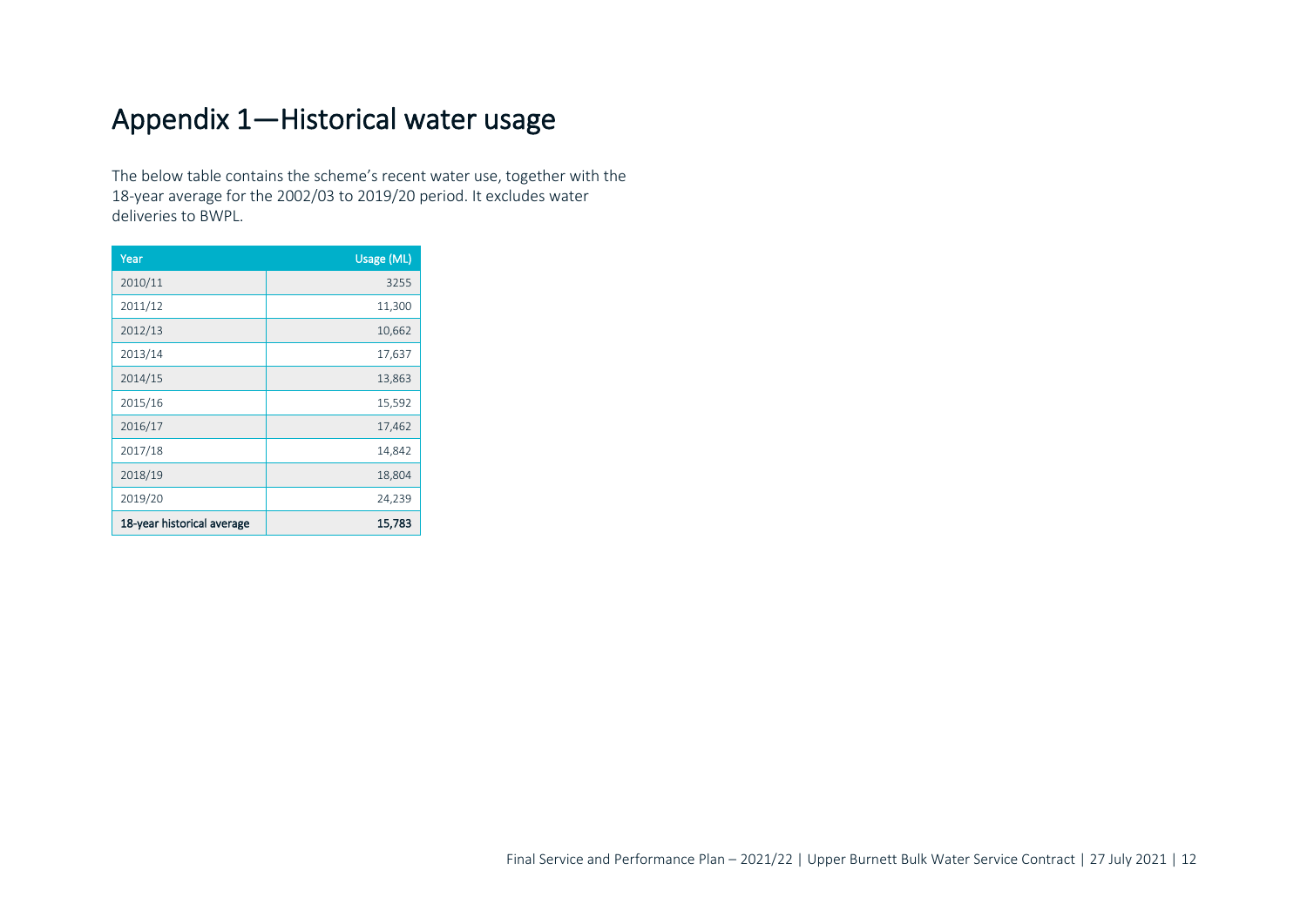# <span id="page-12-0"></span>Appendix 2—Operating and annuity-funded costs by expense type

|                                                            | 2017/18                             | 2018/19                             |                                | 2019/20                             |                    | 2020/21                        |                             | 2021/22                        |                             | 2022/23                        | 2023/24                        | 2024/25                        | 2025/26                        |
|------------------------------------------------------------|-------------------------------------|-------------------------------------|--------------------------------|-------------------------------------|--------------------|--------------------------------|-----------------------------|--------------------------------|-----------------------------|--------------------------------|--------------------------------|--------------------------------|--------------------------------|
| <b>Upper Burnett Bulk Water</b><br><b>Service Contract</b> | Sunwater<br><b>Actual</b><br>\$'000 | Sunwater<br><b>Actual</b><br>\$'000 | Sunwater<br>Forecast<br>\$'000 | Sunwater<br><b>Actual</b><br>\$'000 | Variance<br>\$'000 | Sunwater<br>Forecast<br>\$'000 | <b>QCA Target</b><br>\$'000 | Sunwater<br>Forecast<br>\$'000 | <b>QCA Target</b><br>\$'000 | Sunwater<br>Forecast<br>\$'000 | Sunwater<br>Forecast<br>\$'000 | Sunwater<br>Forecast<br>\$'000 | Sunwater<br>Forecast<br>\$'000 |
| <b>Operating costs</b>                                     |                                     |                                     |                                |                                     |                    |                                |                             |                                |                             |                                |                                |                                |                                |
| Operations                                                 | 725.7                               | 786.6                               | 846.2                          | 823.7                               | (22.5)             | 956.4                          | 813.9                       | 1053.3                         | 831.2                       | 1054.5                         | 1083.9                         | 1111.9                         | 1135.4                         |
| Labour                                                     | 176.4                               | 173.8                               | 177.7                          | 189.5                               | 11.8               | 179.9                          | 162.6                       | 195.2                          | 166.3                       | 201.0                          | 207.1                          | 213.3                          | 219.7                          |
| Contractors                                                | 15.8                                | 17.7                                | 25.0                           | 17.8                                | (7.2)              | 24.4                           | 19.6                        | 27.8                           | 20.0                        | 24.9                           | 25.4                           | 25.9                           | 26.4                           |
| Materials                                                  | 4.6                                 | 9.9                                 | 10.0                           | 13.2                                | 3.2                | 9.8                            | 14.0                        | 9.8                            | 14.3                        | 9.9                            | 10.1                           | 10.3                           | 10.6                           |
| Electricity                                                | 6.4                                 | 5.9                                 | 5.4                            | 7.9                                 | 2.5                | 5.2                            | 5.7                         | 14.0                           | 5.8                         | 14.3                           | 14.6                           | 14.9                           | 15.2                           |
| Insurance                                                  | 99.8                                | 106.4                               | 114.8                          | 117.8                               | 3.0                | 159.3                          | 134.0                       | 209.1                          | 136.7                       | 213.3                          | 217.6                          | 221.9                          | 226.4                          |
| Other                                                      | 48.5                                | 97.5                                | 118.7                          | 112.4                               | (6.3)              | 115.0                          | 92.6                        | 115.0                          | 94.4                        | 115.7                          | 117.7                          | 121.1                          | 121.9                          |
| Local area support costs                                   | 137.4                               | 94.9                                | 64.7                           | 90.6                                | 25.8               | 99.7                           | 68.8                        | 118.4                          | 70.3                        | 121.9                          | 125.6                          | 129.3                          | 133.2                          |
| Corporate support costs                                    | 77.1                                | 157.0                               | 132.7                          | 143.8                               | 11.1               | 134.9                          | 125.7                       | 185.4                          | 128.4                       | 191.0                          | 196.7                          | 202.6                          | 208.7                          |
| Indirect costs                                             | 159.6                               | 123.5                               | 197.1                          | 130.6                               | (66.5)             | 228.2                          | 190.9                       | 178.6                          | 195.0                       | 162.5                          | 169.3                          | 172.6                          | 173.4                          |
| Preventative maintenance                                   | 202.2                               | 176.7                               | 174.3                          | 246.3                               | 72.1               | 146.0                          | 138.5                       | 212.2                          | 141.6                       | 211.6                          | 218.4                          | 224.3                          | 229.6                          |
| Labour                                                     | 63.0                                | 57.8                                | 57.3                           | 77.9                                | 20.5               | 44.2                           | 43.9                        | 62.3                           | 44.9                        | 64.1                           | 66.1                           | 68.0                           | 70.1                           |
| Contractors                                                | 1.7                                 | 1.0                                 | 4.0                            | 4.4                                 | 0.4                | 2.9                            | 4.1                         | 2.9                            | 4.2                         | 3.0                            | 3.0                            | 3.1                            | 3.2                            |
| Materials                                                  | 1.3                                 | 0.8                                 | 2.0                            | 4.0                                 | 2.0                | 2.0                            | 0.9                         | 2.0                            | 0.9                         | 2.0                            | 2.0                            | 2.1                            | 2.1                            |
| Other                                                      | 13.8                                | 3.4                                 | 5.0                            | 9.0                                 | 4.0                | 4.9                            | 5.7                         | 4.9                            | 5.8                         | 5.0                            | 5.1                            | 5.2                            | 5.3                            |
| Local area support costs                                   | 49.2                                | 43.7                                | 23.3                           | 39.4                                | 16.1               | 24.9                           | 18.6                        | 38.7                           | 19.0                        | 39.9                           | 41.1                           | 42.3                           | 43.6                           |
| Corporate support costs                                    | 25.4                                | 42.7                                | 42.8                           | 59.2                                | 16.4               | 33.1                           | 34.0                        | 59.2                           | 34.7                        | 60.9                           | 62.8                           | 64.6                           | 66.6                           |
| Indirect costs                                             | 47.8                                | 27.2                                | 39.8                           | 52.5                                | 12.7               | 34.1                           | 31.3                        | 42.3                           | 32.0                        | 36.7                           | 38.4                           | 39.0                           | 38.8                           |
| Corrective maintenance                                     | 48.4                                | 41.1                                | 102.3                          | 40.8                                | (61.5)             | 80.9                           | 43.4                        | 83.9                           | 44.3                        | 84.1                           | 86.6                           | 88.7                           | 90.7                           |
| Labour                                                     | 11.0                                | 8.7                                 | 28.0                           | 10.4                                | (17.6)             | 18.7                           | 8.3                         | 18.7                           | 8.5                         | 19.3                           | 19.9                           | 20.5                           | 21.1                           |
| Contractors                                                | 6.0                                 | 8.6                                 | 15.0                           | 0.3                                 | (14.7)             | 14.6                           | 8.8                         | 14.6                           | 9.0                         | 14.9                           | 15.2                           | 15.5                           | 15.8                           |
| Materials                                                  | 1.8                                 | 2.4                                 | 5.0                            | 1.9                                 | (3.1)              | 4.9                            | 5.8                         | 4.9                            | 6.0                         | 5.0                            | 5.1                            | 5.2                            | 5.3                            |
| Other                                                      | 7.6                                 | 0.5                                 | 4.0                            | 8.1                                 | 4.1                | 3.9                            | 4.5                         | 3.9                            | 4.6                         | 4.0                            | 4.1                            | 4.1                            | 4.2                            |
| Local area support costs                                   | 8.6                                 | 9.3                                 | 9.9                            | 5.2                                 | (4.7)              | 10.3                           | 3.5                         | 11.2                           | 3.6                         | 11.6                           | 11.9                           | 12.3                           | 12.6                           |
| Corporate support costs                                    | 5.1                                 | 6.4                                 | 20.9                           | 8.0                                 | (12.9)             | 14.0                           | 6.4                         | 17.8                           | 6.6                         | 18.3                           | 18.9                           | 19.4                           | 20.0                           |
| Indirect costs                                             | 8.3                                 | 5.2                                 | 19.5                           | 6.7                                 | (12.7)             | 14.5                           | 5.9                         | 12.7                           | 6.1                         | 11.0                           | 11.5                           | 11.7                           | 11.7                           |
| Operating costs total                                      | 976.3                               | 1004.3                              | 1122.8                         | 1110.8                              | (12.0)             | 1183.3                         | 995.7                       | 1349.3                         | 1017.0                      | 1350.2                         | 1388.9                         | 1425.0                         | 1455.7                         |
| Annuity-funded costs                                       |                                     |                                     |                                |                                     |                    |                                |                             |                                |                             |                                |                                |                                |                                |
| Labour                                                     |                                     |                                     | 92.3                           | 91.2                                | (1.2)              | 84.8                           | 84.4                        | 197.6                          | 86.0                        | 17.6                           | 13.5                           | 33.3                           | 43.0                           |
| Contractors                                                |                                     |                                     | 296.6                          | 384.0                               | 87.4               | 205.8                          | 205.0                       | 445.9                          | 194.0                       | 42.1                           | 16.3                           | 101.9                          | 65.6                           |
| Materials                                                  |                                     |                                     | 313.1                          | 25.6                                | (287.6)            | 239.9                          | 239.0                       | 195.6                          | 85.1                        | 171.9                          | 144.4                          | 95.6                           | 76.4                           |
| Other                                                      |                                     |                                     | 1.2                            | 14.9                                | 13.7               | 69.9                           | 69.6                        | 85.3                           | 37.1                        | 8.5                            | 0.8                            | 6.1                            | 19.8                           |
| Local area support costs                                   |                                     |                                     | 37.3                           | 36.5                                | (0.8)              | 44.9                           | 44.7                        | 119.7                          | 52.1                        | 10.9                           | 8.6                            | 20.6                           | 25.9                           |
| Corporate support costs                                    |                                     |                                     | 69.0                           | 68.1                                | (0.8)              | 63.6                           | 63.3                        | 187.7                          | 81.7                        | 16.7                           | 12.8                           | 31.6                           | 40.9                           |
| Indirect costs                                             |                                     |                                     | 64.2                           | 62.8                                | (1.4)              | 65.4                           | 65.2                        | 134.1                          | 58.3                        | 10.0                           | 7.8                            | 19.1                           | 23.8                           |
| Annuity-funded total <sup>1</sup>                          | 776.6                               | 431.5                               | 873.7                          | 683.0                               | (190.7)            | 774.3                          | 771.2                       | 1365.9                         | 594.3                       | 277.8                          | 204.1                          | 308.1                          | 295.3                          |
| Total costs <sup>2</sup>                                   | 1752.9                              | 1435.8                              | 1996.5                         | 1793.8                              | (202.7)            | 1957.5                         | 1767.0                      | 2715.2                         | 1611.3                      | 1628.0                         | 1593.1                         | 1733.2                         | 1751.0                         |

1. The 2017/18 and 2018/19 costs reflect the QCA's 2020–24 irrigation price investigation final recommendations, which included adjustments to Sunwater's actual costs. Sunwater has provided cost information at the lowest level of granularity available.

2. Excludes recreational facility costs from 2020/21.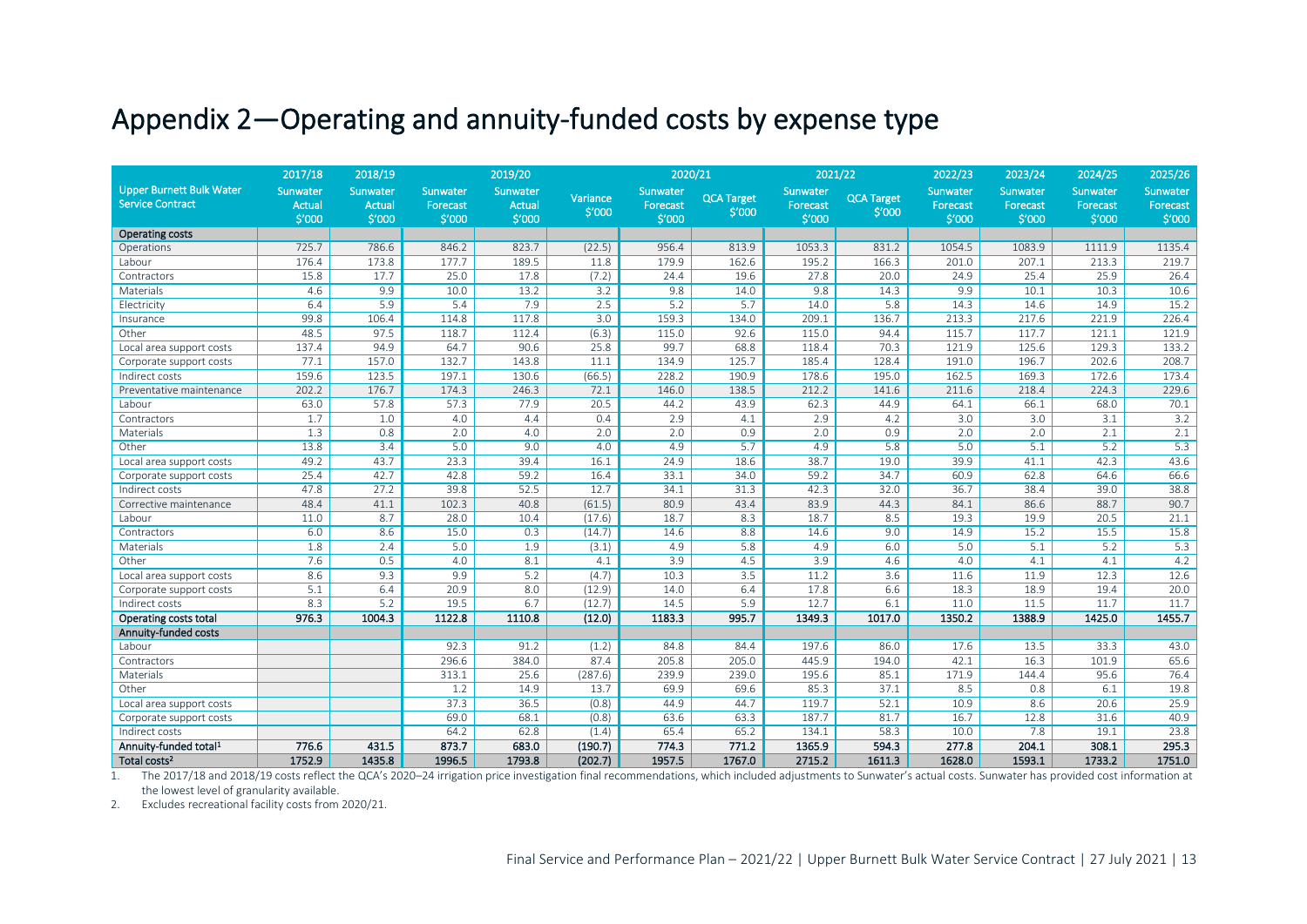# <span id="page-13-0"></span>Appendix 3—Comparison of forecast and actual annuity-funded projects for 2019/20

The below table sets out the major annuity-funded projects planned for the Upper Burnett Bulk Water Service Contract in 2019/20 and the actual projects undertaken.

| Project                                                            | Forecast<br>\$'000 | Actual<br>\$'000 | Commentary                                                                                                                                                                                                                                                                                                                                                                                                                                                                                                                                                                                                                                                                                                           |
|--------------------------------------------------------------------|--------------------|------------------|----------------------------------------------------------------------------------------------------------------------------------------------------------------------------------------------------------------------------------------------------------------------------------------------------------------------------------------------------------------------------------------------------------------------------------------------------------------------------------------------------------------------------------------------------------------------------------------------------------------------------------------------------------------------------------------------------------------------|
|                                                                    |                    |                  |                                                                                                                                                                                                                                                                                                                                                                                                                                                                                                                                                                                                                                                                                                                      |
| Wuruma Dam - 20-year dam safety review (20UBP07)                   | 335                | 392              | Additional costs were incurred on this project due to additional consultant<br>resources being allocated to the work to investigate a gap in geotechnical data.<br>The geotechnical data inhibited the progression of the study as it forms a core<br>aspect of the review. Options to address the missing data have been proposed<br>and will be put forward for review and consideration in the future program.                                                                                                                                                                                                                                                                                                    |
| John Goleby Weir - Replace inlet trash screen                      | 46                 |                  | These works were undertaken as part of project 20UBP01 (see below). The screen<br>was manufactured, with installation works carried over into 2020/21.                                                                                                                                                                                                                                                                                                                                                                                                                                                                                                                                                               |
| John Goleby Weir - Flush pressure relief holes and recap (18UBP01) | 62                 | 44               | An alternative cap type was utilised which made replacement quicker and resulted<br>in less labour and costs to complete the works.                                                                                                                                                                                                                                                                                                                                                                                                                                                                                                                                                                                  |
| Meter replacements (20UBP03 and 20UBP04)                           | 61                 | 51               | Project 20UBP03 was completed broadly in line with the forecast.                                                                                                                                                                                                                                                                                                                                                                                                                                                                                                                                                                                                                                                     |
|                                                                    |                    |                  | The estimate for project 20UBP04 included a certain allowance for earthworks<br>associated with the meter outlet replacements. The meters that were upgraded in<br>this project required less earthworks than the estimate.                                                                                                                                                                                                                                                                                                                                                                                                                                                                                          |
| John Goleby Weir - Replace trash screens and flap valve (20UBP01)  | 46                 | 41               | This work was combined with the outlet works screen replacement (see above) as<br>one project. An alternative isolation method was developed to eliminate drawing<br>the storage down and interrupting customer supply. This required the design and<br>manufacture of a bulkhead which has been completed. The installation (combined<br>with the screens) has been planned for 2020/21 and will be completed as a<br>package of works to minimise separate installation costs using divers.                                                                                                                                                                                                                        |
| Other works                                                        | 324                | 156              | The key cost variances related to the following projects:<br>repairing the misalignment of the bulkhead 2 left guide rail (20UBP05),<br>$\bullet$                                                                                                                                                                                                                                                                                                                                                                                                                                                                                                                                                                    |
|                                                                    |                    |                  | which cost \$12k less than forecast due to the work being coordinated with<br>another project to minimise mobilisation costs. The divers were able to<br>implement a simpler solution as well.<br>work to reinstate the downstream rock mattresses at John Goleby Weir and<br>$\bullet$<br>conduct a bathymetric survey, which was deferred (20UBP02; \$57k). This<br>work relied on suitable tailwater levels to undertake the works and was<br>intended to align with the storage reduction for work on the screens and<br>flap gate project which did not occur.<br>the geotechnical investigation of the Wuruma Dam saddle dam (20UBP09;<br>\$71k), which was not completed due to the 20-year dam safety review |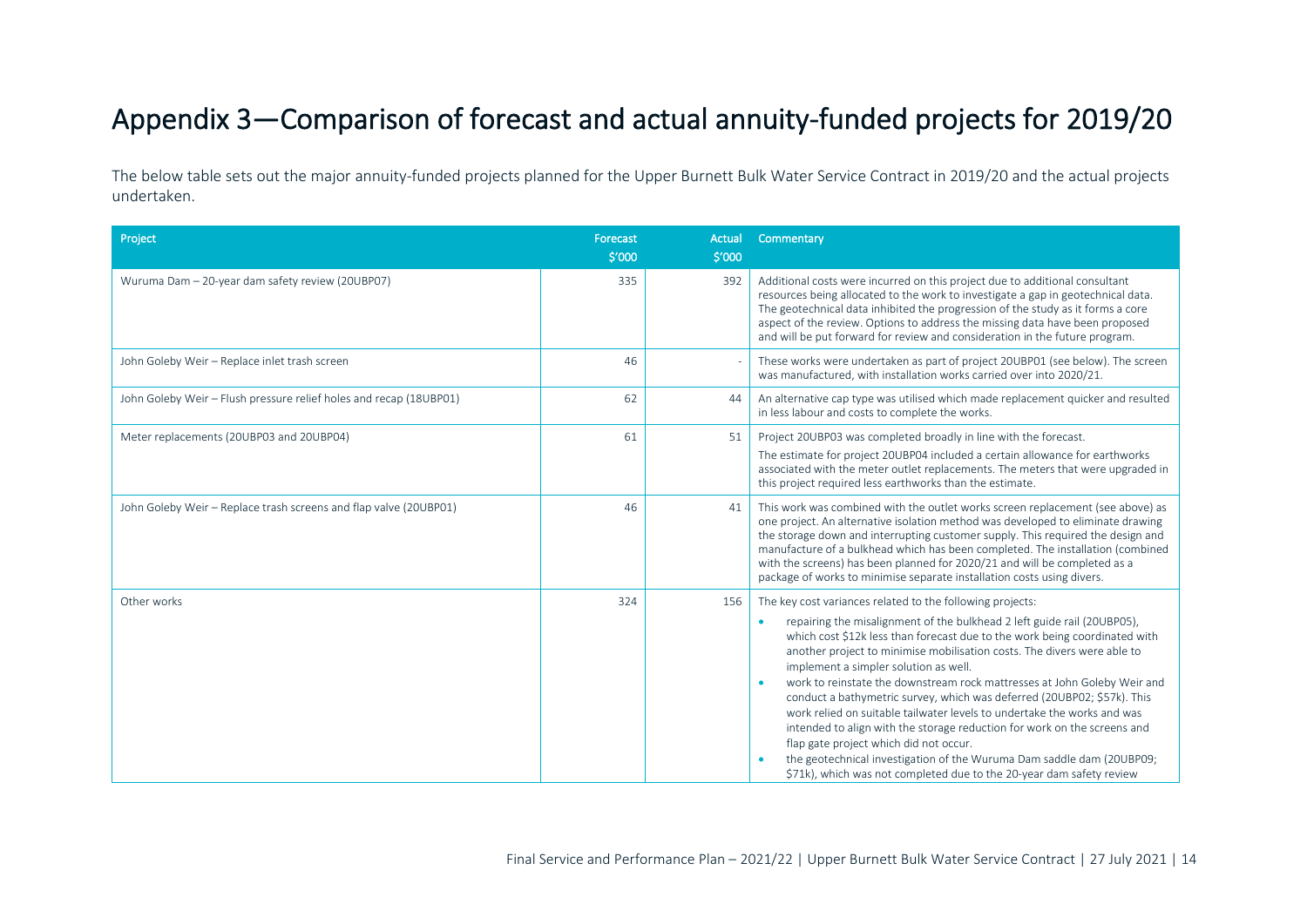| Project       | Forecast<br>$$^{\prime}000$ | $\frac{1}{2}$ 000 | Actual Commentary                                                                                                                                                                                                   |
|---------------|-----------------------------|-------------------|---------------------------------------------------------------------------------------------------------------------------------------------------------------------------------------------------------------------|
|               |                             |                   | project issues described above. It has been deferred but is likely to be<br>absorbed in the proposed works for the 20-year dam safety review.<br>In addition, the scheme's contingency budget was not used (\$48k). |
| 2019/20 Total | 874                         | 683               |                                                                                                                                                                                                                     |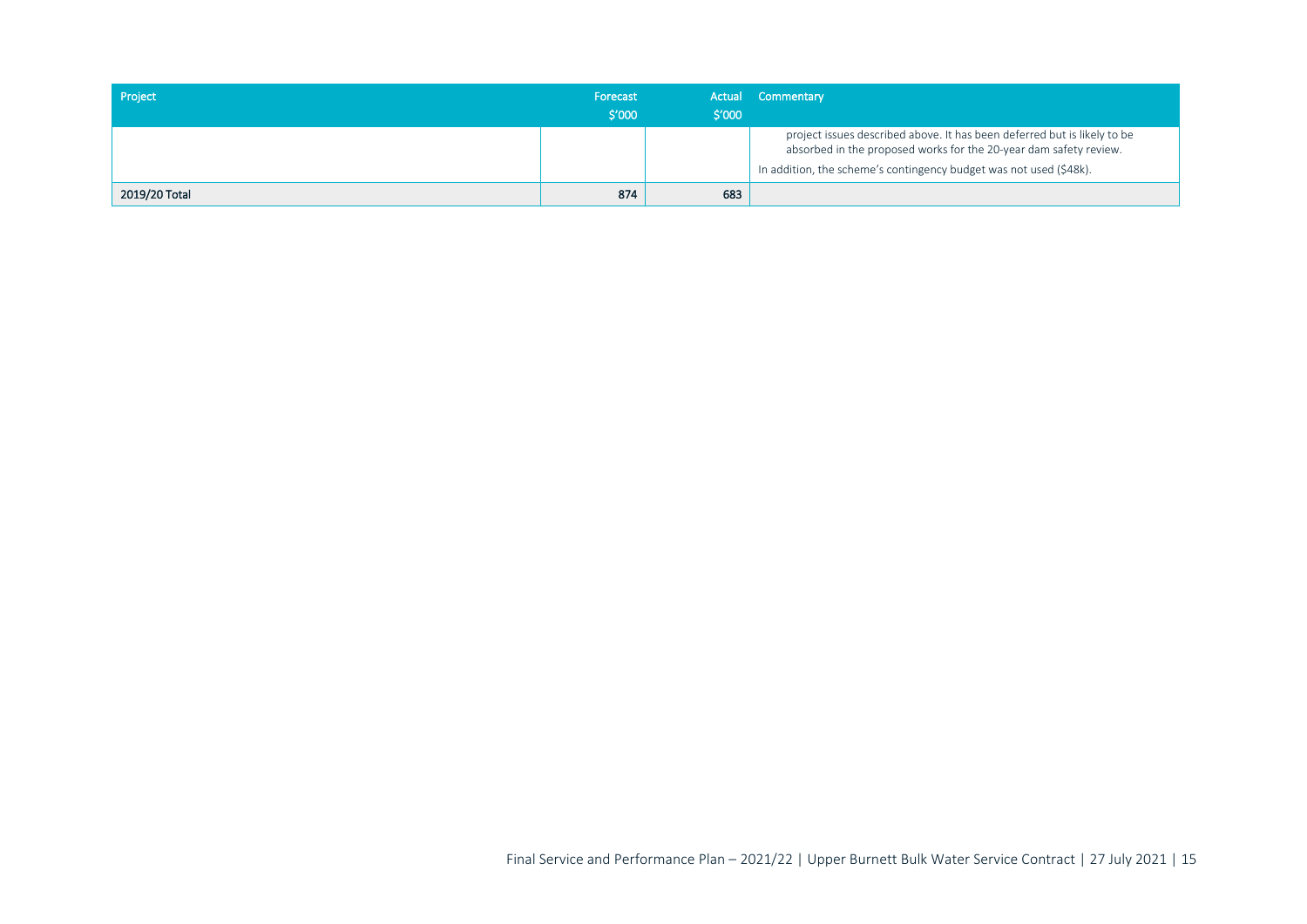# <span id="page-15-0"></span>Appendix 4—Annuity-funded projects for 2020/21 to 2025/26

The below table sets out Sunwater's currently planned annuity-funded projects for the 2020/21 to 2025/26 period for this scheme. While the immediate program is well defined, estimates become more uncertain further into the planning timeline. Forecasts are likely to change in future S&PPs, reflecting changes in project delivery timing; asset condition and risk updates; outcomes from scheduled asset inspections; and customer feedback.

| Year                   | Facility                                                                                                | <b>Activity description</b>                                                                                                                                                                                                                                                                                                                                                                                                                                                                                                                                                                                                                                                              | Forecast<br>\$'000 |
|------------------------|---------------------------------------------------------------------------------------------------------|------------------------------------------------------------------------------------------------------------------------------------------------------------------------------------------------------------------------------------------------------------------------------------------------------------------------------------------------------------------------------------------------------------------------------------------------------------------------------------------------------------------------------------------------------------------------------------------------------------------------------------------------------------------------------------------|--------------------|
| 2020/214<br>Wuruma Dam |                                                                                                         | Replace - regulating and guard valve 1 based on known asset condition and age. The bulkhead will need to<br>be installed, mobile cranes deployed and an access track to the valve house created.                                                                                                                                                                                                                                                                                                                                                                                                                                                                                         | 190                |
|                        | Wuruma Dam                                                                                              | Study - updated hydrological studies will be conducted to inform the full level of societal risk. This<br>information will inform the comprehensive risk assessment (CRA).                                                                                                                                                                                                                                                                                                                                                                                                                                                                                                               | 83                 |
|                        | Scheme                                                                                                  | Replace – customer meters based on known asset condition and age.                                                                                                                                                                                                                                                                                                                                                                                                                                                                                                                                                                                                                        | 62                 |
|                        | John Goleby Weir                                                                                        | Replace - trash screen on the weir to prevent debris from entering the conduit. Minor changes to the inlet<br>structure were also planned to improve the ability to isolate the conduit for future valve maintenance.                                                                                                                                                                                                                                                                                                                                                                                                                                                                    | 60                 |
|                        | Claude Wharton Weir                                                                                     | Refurbish – gate cylinders at the weir to ensure the gate opens in the required position.                                                                                                                                                                                                                                                                                                                                                                                                                                                                                                                                                                                                | 49                 |
|                        | Wuruma Dam                                                                                              | Refurbish – valve house roof to mitigate the potential for a partial or full failure of the concrete roof<br>reinforcement. A similar issue has been successfully resolved at Coolmunda Dam.                                                                                                                                                                                                                                                                                                                                                                                                                                                                                             | 44                 |
| Scheme                 | Study – asset revaluation to define asset value for insurance purposes and future expenditure profiles. | 43                                                                                                                                                                                                                                                                                                                                                                                                                                                                                                                                                                                                                                                                                       |                    |
|                        | Multiple                                                                                                | There were 10 other annuity-funded projects planned for 2020/21 consisting of: painting the steel angle at<br>the base of the spillway at Wuruma Dam; replacement of imperial gauge boards with metric boards at<br>Wuruma Dam; refurbishment of Pipe 1 lining at Wuruma Dam; modifying the trash rack lifting frame for<br>improved engagement at Wuruma Dam; patching some cracks and abraded areas of the downstream wall<br>at Claude Wharton Weir; a deformation survey of John Goleby Weir; replacement of a badly corroded<br>platform at Wuruma Dam; replacement the core shed at Wuruma Dam; an arc flash study to improve<br>electrical safety and a small contingency amount. | 243                |
|                        | 2020/21 Total                                                                                           |                                                                                                                                                                                                                                                                                                                                                                                                                                                                                                                                                                                                                                                                                          | 774                |
| 2021/22                | Wuruma Dam                                                                                              | Refurbish - regulating valve No. 2 based on known asset condition and age.                                                                                                                                                                                                                                                                                                                                                                                                                                                                                                                                                                                                               | 61                 |
|                        | Wuruma Dam                                                                                              | Study - 20-year dam safety review based on regulatory requirements and to better understand asset<br>condition and risk.                                                                                                                                                                                                                                                                                                                                                                                                                                                                                                                                                                 | 670                |
|                        | Wuruma Dam                                                                                              | Study – comprehensive inspection based on regulatory requirements and to better understand asset<br>condition and risk.                                                                                                                                                                                                                                                                                                                                                                                                                                                                                                                                                                  | 109                |

<sup>4</sup> Based on the program of works underpinning the 2020/21 annuity-funded budget figures presented in this S&PP. This data was extracted from Sunwater's systems in mid-2020 and has been provided to facilitate future reporting of our performance against forecast costs. Changes to the 2020/21 program of works since the date of extraction are not incorporated here.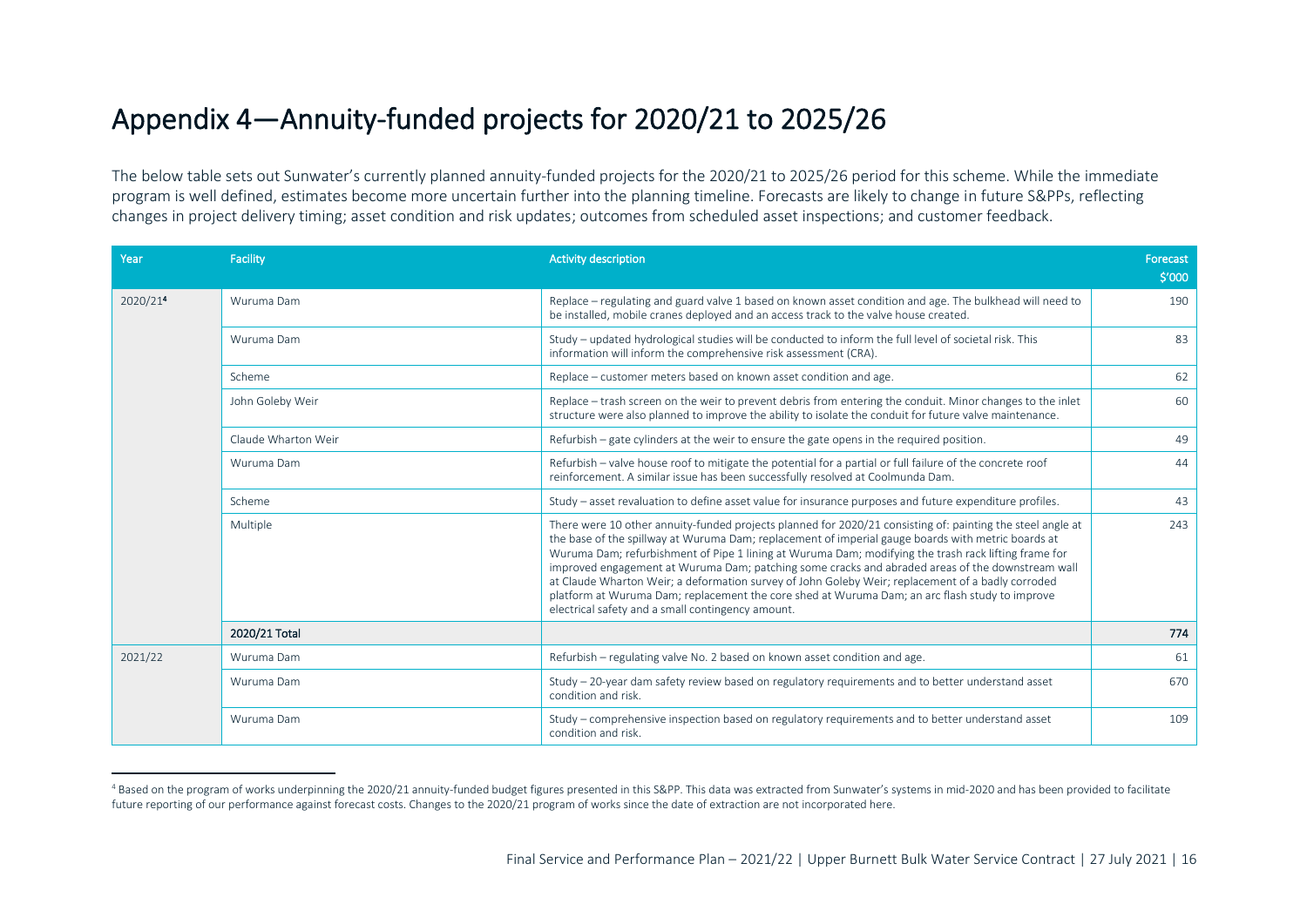| Year                                     | <b>Facility</b>                                                                                                                                                | <b>Activity description</b>                                                                                                                                                                                                                                                                                 | Forecast       |
|------------------------------------------|----------------------------------------------------------------------------------------------------------------------------------------------------------------|-------------------------------------------------------------------------------------------------------------------------------------------------------------------------------------------------------------------------------------------------------------------------------------------------------------|----------------|
|                                          |                                                                                                                                                                |                                                                                                                                                                                                                                                                                                             | \$'000         |
|                                          | Wuruma Dam                                                                                                                                                     | Refurbish - clean pressure relief drains based on known asset condition and age.                                                                                                                                                                                                                            | 101            |
| 2022/23<br>2023/24<br>2024/25<br>2025/26 | Wuruma Dam                                                                                                                                                     | Study – CRA based on regulatory requirements and to better understand asset condition and risk.                                                                                                                                                                                                             | 192            |
|                                          | Multiple                                                                                                                                                       | There are seven other annuity-funded projects planned for 2021/22 consisting of: a deformation survey of<br>Claude Wharton Weir; comprehensive inspections at John Goleby Weir and Jones Weir; meter<br>replacements; access road refurbishment; and refurbishment of the pipe 2 main outlet at Wuruma Dam. | 233            |
|                                          | 2021/22 Total                                                                                                                                                  |                                                                                                                                                                                                                                                                                                             | 1366           |
|                                          | John Goleby Weir                                                                                                                                               | Refurbish – reline conduit lining based on known asset condition and age.                                                                                                                                                                                                                                   | 90             |
|                                          | Scheme                                                                                                                                                         | Replace - customer meters based on known asset condition and age.                                                                                                                                                                                                                                           | 69             |
|                                          | Claude Wharton Weir                                                                                                                                            | Study – comprehensive inspection based on asset management standards and to better understand asset<br>condition and risk.                                                                                                                                                                                  | 48             |
|                                          | Claude Wharton Weir                                                                                                                                            | Refurbish – outlet works bulkhead gate based on known asset condition and age.                                                                                                                                                                                                                              |                |
|                                          | Wuruma Dam                                                                                                                                                     | Replace - low level trash screen based on known asset condition and age.                                                                                                                                                                                                                                    |                |
|                                          | Claude Wharton Weir fishway                                                                                                                                    | Refurbish – upper exit channel screen based on known asset condition and age.                                                                                                                                                                                                                               | $\overline{9}$ |
|                                          | 2022/23 Total                                                                                                                                                  |                                                                                                                                                                                                                                                                                                             | 277            |
|                                          | Wuruma Dam                                                                                                                                                     | Refurbish – low level guard valve and actuator based on known asset condition and age.                                                                                                                                                                                                                      | 77             |
|                                          | Scheme                                                                                                                                                         | Replace – customer meters based on known asset condition and age.                                                                                                                                                                                                                                           | 71             |
|                                          | Claude Wharton Weir fishway                                                                                                                                    | Replace – outlet gate screw thread spindles based on known asset condition and age.                                                                                                                                                                                                                         | 34             |
|                                          | Wuruma Dam                                                                                                                                                     | Study – options for replacing electrical cabling.                                                                                                                                                                                                                                                           | 21             |
|                                          | 2023/24 Total<br>John Goleby Weir<br>Refurbish - access road and drainage based on known asset condition and age.                                              | 203                                                                                                                                                                                                                                                                                                         |                |
|                                          |                                                                                                                                                                | Refurbish – clean pressure relief drain based on known asset condition and age.                                                                                                                                                                                                                             | 51             |
|                                          | John Goleby Weir<br>Scheme<br>Wuruma Dam<br>Claude Wharton Weir<br>Claude Wharton Weir fishway<br>2024/25 Total<br>Wuruma Dam<br>Scheme<br>Claude Wharton Weir |                                                                                                                                                                                                                                                                                                             | 70             |
|                                          |                                                                                                                                                                | Replace – customer meters based on known asset condition and age.                                                                                                                                                                                                                                           | 73             |
|                                          |                                                                                                                                                                | Replace – electrical cabling (design) based on known asset condition and age.                                                                                                                                                                                                                               | 45             |
|                                          |                                                                                                                                                                | Refurbish - outlet gate No. 1 based on known asset condition and age.                                                                                                                                                                                                                                       | 35             |
|                                          |                                                                                                                                                                | Refurbish – gates 2 and 3 hydraulic actuators based on known asset condition and age.                                                                                                                                                                                                                       | 35             |
|                                          |                                                                                                                                                                |                                                                                                                                                                                                                                                                                                             | 309            |
|                                          |                                                                                                                                                                | Replace – electrical cabling based on known asset condition and age. Covers installation and<br>commissioning.                                                                                                                                                                                              | 78             |
|                                          |                                                                                                                                                                | Replace - customer meters based on known asset condition and age.                                                                                                                                                                                                                                           | 74             |
|                                          |                                                                                                                                                                | Refurbish – site security fencing based on known asset condition and age.                                                                                                                                                                                                                                   | 52             |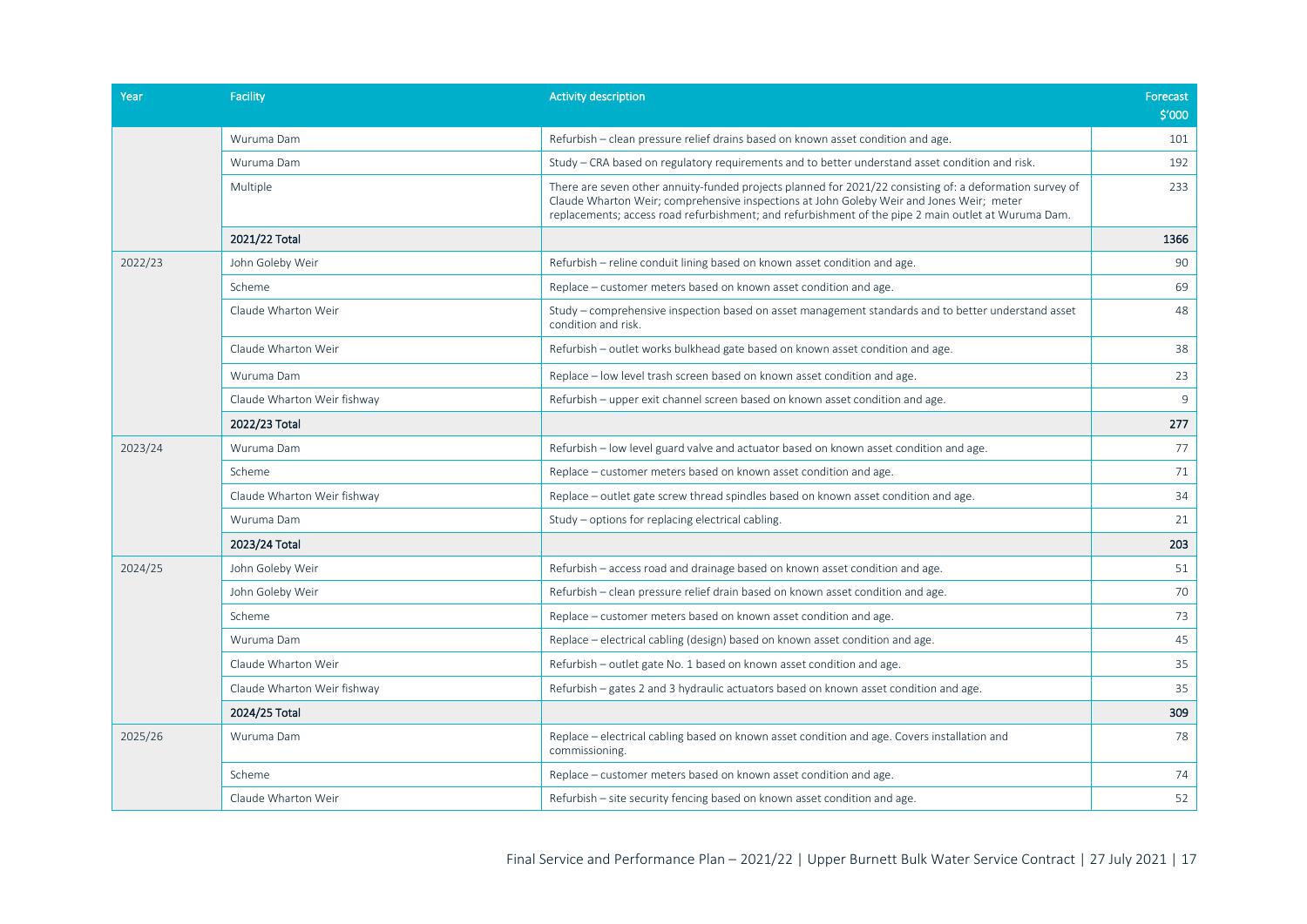| Year | <b>Facility</b>     | <b>Activity description</b>                                                                             | Forecast<br>$\frac{1}{2}$ 000 |
|------|---------------------|---------------------------------------------------------------------------------------------------------|-------------------------------|
|      | Scheme              | Study - asset revaluation to define asset value for insurance purposes and future expenditure profiles. | 48                            |
|      | Claude Wharton Weir | Refurbish – outlet gate No. 2 based on known asset condition and age.                                   | 33                            |
|      | John Goleby Weir    | Study – deformation survey to measure any movement in the weir structure.                               | 10                            |
|      | 2025/26 Total       |                                                                                                         | 295                           |